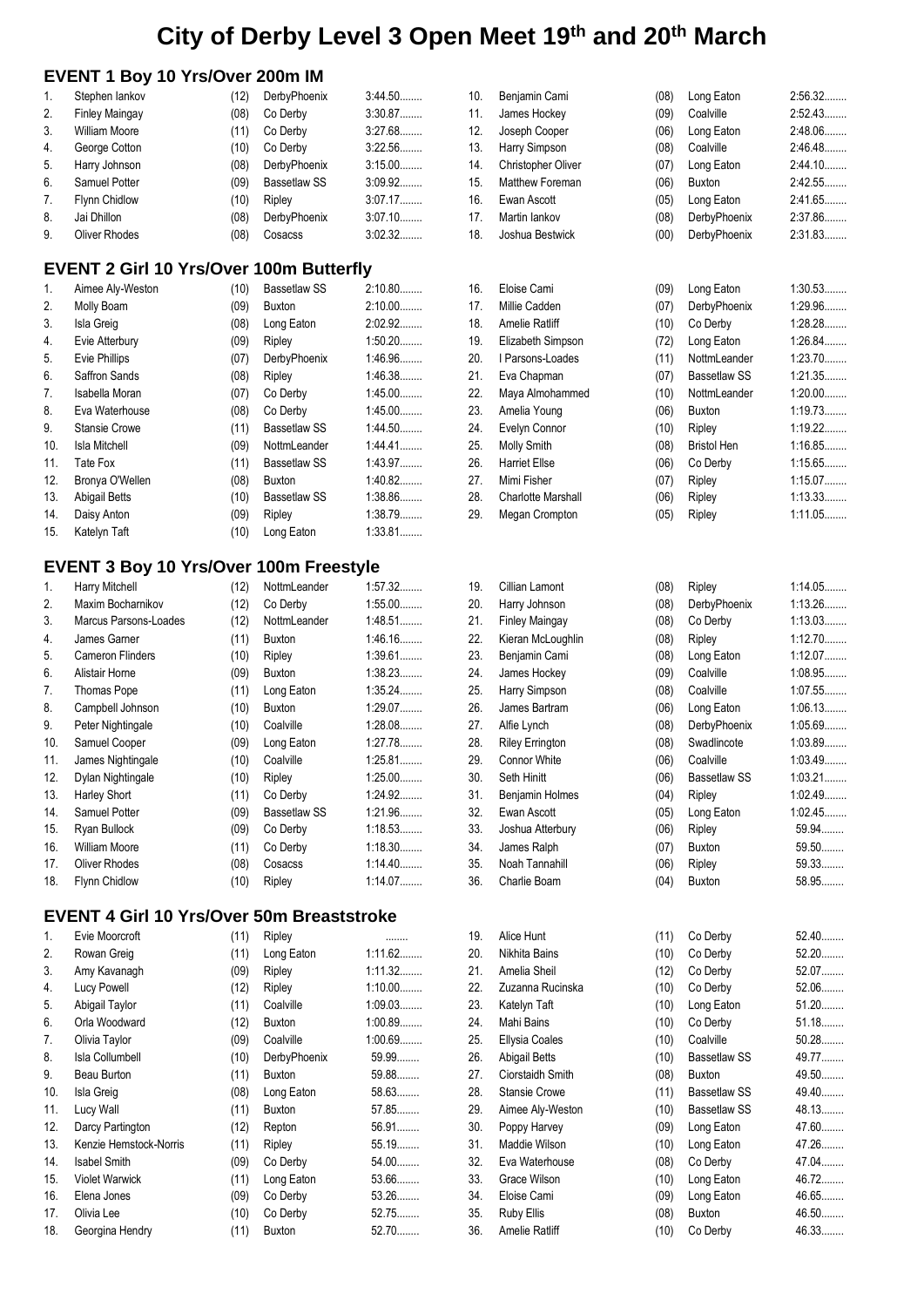| 37. | Emily McHugh          | (08) | Co Derby            | $46.21$ |
|-----|-----------------------|------|---------------------|---------|
| 38. | Ava Bennett           | (10) | <b>Burton</b>       | 46.18   |
| 39. | Eva Sprenglewska      | (08) | <b>Buxton</b>       | 46.13   |
| 40. | Ella Ratliff          | (09) | Co Derby            | 45.20   |
| 41. | Abigail Rowland       | (08) | <b>Bassetlaw SS</b> | 45.16   |
| 42. | <b>Isabel Plummer</b> | (10) | Long Eaton          | 45.09   |
| 43. | Daisy Anton           | (09) | Ripley              | 44.60   |
| 44. | Isla Johnson          | (11) | Ripley              | 44.33   |
| 45. | Grace Allmark         | (08) | DerbyPhoenix        | 44.20   |
| 46. | Evelyn Connor         | (10) | Ripley              | 44.03   |
| 47. | Livi Vickers          | (10) | Long Eaton          | 43.66   |
| 48. | <b>Elin Watkins</b>   | (08) | <b>Bassetlaw SS</b> | 43.17   |
|     |                       |      |                     |         |

### **EVENT 5 Boy 10 Yrs/Over 50m Backstroke**

| 1.  | Harry Mitchell          | (12) | NottmLeander        | 1:03.18 |
|-----|-------------------------|------|---------------------|---------|
| 2.  | Nicholas Lunn           | (12) | Coalville           | 55.30   |
| 3.  | James Garner            | (11) | Buxton              | 54.93   |
| 4.  | Maxim Bocharnikov       | (12) | Co Derby            | 52.93   |
| 5.  | Marcus Parsons-Loades   | (12) | NottmLeander        | 52.39   |
| 6.  | <b>Cameron Flinders</b> | (10) | Ripley              | 49.10   |
| 7.  | Samuel Cooper           | (09) | Long Eaton          | 48.12   |
| 8.  | Thomas Pope             | (11) | Long Eaton          | 48.10   |
| 9.  | Campbell Johnson        | (10) | Buxton              | 46.58   |
| 10. | Harley Short            | (11) | Co Derby            | 46.40   |
| 11. | Alistair Horne          | (09) | Buxton              | 46.05   |
| 12. | Dylan Nightingale       | (10) | Ripley              | 43.90   |
| 13. | George Cotton           | (10) | Co Derby            | 43.73   |
| 14. | William Moore           | (11) | Co Derby            | 43.14   |
| 15. | Samuel Potter           | (09) | <b>Bassetlaw SS</b> | 42.40   |
| 16. | James Nightingale       | (10) | Coalville           | 41.54   |
| 17. | Cillian Lamont          | (08) | Ripley              | 41.04   |
| 18. | Ryan Bullock            | (09) | Co Derby            | 40.86   |
| 19. | <b>Flynn Chidlow</b>    | (10) | Ripley              | 40.49   |
| 20. | Jai Dhillon             | (08) | DerbyPhoenix        | 40.26   |
|     |                         |      |                     |         |

### **EVENT 6 Girl 10 Yrs/Over 200m Freestyle**

| 1.  | Isla Greig               | (08) | Long Eaton          | 3:42.22   |
|-----|--------------------------|------|---------------------|-----------|
| 2.  | Amy Kavanagh             | (09) | Ripley              | 3:31.36   |
| 3.  | Molly Boam               | (09) | Buxton              | 3:26.04   |
| 4.  | <b>Violet Warwick</b>    | (11) | Long Eaton          | $3:12.40$ |
| 5.  | Ava Bennett              | (10) | Burton              | $3:07.60$ |
| 6.  | Esme Thomson             | (10) | <b>Buxton</b>       | 3:05.50   |
| 7.  | <b>Isabel Plummer</b>    | (10) | Long Eaton          | 3:05.33   |
| 8.  | Tate Fox                 | (11) | <b>Bassetlaw SS</b> | $3:02.11$ |
| 9.  | <b>Ruby Ellis</b>        | (08) | <b>Buxton</b>       | 3:01.28   |
| 10. | Alice Hunt               | (11) | Co Derby            | 3:01.19   |
| 11. | Poppy Harvey             | (09) | Long Eaton          | $2:59.31$ |
| 12. | Katelyn Taft             | (10) | Long Eaton          | 2:57.78   |
| 13. | <b>Bethany Griffiths</b> | (06) | <b>Buxton</b>       | 2:56.04   |
| 14. | <b>Stansie Crowe</b>     | (11) | <b>Bassetlaw SS</b> | 2:56.00   |
| 15. | Aimee Aly-Weston         | (10) | <b>Bassetlaw SS</b> | 2:55.16   |
| 16. | <b>Grace Allmark</b>     | (08) | DerbyPhoenix        | 2:53.49   |
| 17. | Annabel Tipping          | (08) | Long Eaton          | 2:53.05   |
| 18. | Evie Atterbury           | (09) | Ripley              | 2:51.31   |
| 19. | Maya Lynch               | (08) | Long Eaton          | 2:51.31   |
| 20. | Olivia Male              | (11) | Co Derby            | 2:51.00   |
| 21. | Nadine Guerrero          | (10) | Co Derby            | 2:50.54   |
| 22. | Livi Vickers             | (10) | Long Eaton          | 2:49.69   |
| 23. | Ella Ratliff             | (09) | Co Derby            | 2:47.90   |
| 24. | Bronya O'Wellen          | (08) | <b>Buxton</b>       | 2:46.31   |
| 25. | Molly Thompson           | (11) | Repton Swim         | $2:45.00$ |

### **EVENT 7 Girl 10 Yrs/Over 200m IM**

| 1. | Isla Greig     | (08) Long Eaton   | 4:07.23   |
|----|----------------|-------------------|-----------|
|    | 2. Ava Bennett | $(10)$ Burton     | 3:36.37   |
|    | 3. Tate Fox    | (11) Bassetlaw SS | 3:36.05   |
|    | 4. Mahi Bains  | $(10)$ Co Derby   | $3:35.00$ |

| 49. | Freya Channell         | (08) | Ripley              | 42.80                |
|-----|------------------------|------|---------------------|----------------------|
| 50. | Bethan Kelly           | (06) | Co Derby            | 42.26                |
| 51. | Evie Hendry            | (09) | <b>Buxton</b>       | 42.20                |
| 52. | I Parsons-Loades       | (11) | NottmLeander        | 41.70                |
| 53. | Millie Hitchin         | (09) | Repton              | 40.90                |
| 54. | Molly Thompson         | (11) | Repton Swim         | 40.39                |
| 55. | Olivia Pope            | (09) | Buxton              | $40.30$              |
| 56. | Hannah Smith           | (07) | Co Derby            | 40.20                |
| 57. | <b>Isla Mitchell</b>   | (09) | NottmLeander        | 40.10                |
| 58. | Hannah Samuel          | (08) | <b>Bircotes SC</b>  | $39.50$              |
| 59. | <b>Harriet Ellse</b>   | (06) | Co Derby            | 39.40                |
| 60. | <b>Isabelle Kimber</b> | (07) | Ripley              | 38.10                |
|     |                        |      |                     |                      |
| 21. | <b>Finley Maingay</b>  | (08) | Co Derby            | 39.38                |
| 22. | Peter Nightingale      | (10) | Coalville           | 39.29                |
| 23. | <b>Oliver Rhodes</b>   | (08) | Cosacss             | 39.14.               |
| 24. | Quinn Coppen           | (08) | Long Eaton          | 37.44                |
| 25. | Kieran McLoughlin      | (08) | Ripley              | 37.10                |
| 26. | Harry Johnson          | (08) | DerbyPhoenix        | 37.10                |
| 27. | Benjamin Cami          | (08) | Long Eaton          | 36.54                |
| 28. | Harry Simpson          |      | Coalville           | 35.89                |
| 29. | Christopher Oliver     | (08) |                     | 35.66                |
|     |                        | (07) | Long Eaton          |                      |
| 30. | James Hockey           | (09) | Coalville           | 35.48                |
| 31. | Benjamin Holmes        | (04) | Ripley              | 34.09                |
| 32. | Joshua Atterbury       | (06) | Ripley              | 34.00                |
| 33. | Seth Hinitt            | (06) | <b>Bassetlaw SS</b> | 32.90                |
| 34. | Arron Simpson          | (07) | Long Eaton          | 32.89                |
| 35. | Alfie Lynch            | (08) | DerbyPhoenix        | 31.90                |
| 36. | Noah Tannahill         | (06) | Ripley              | 31.70                |
| 37. | Joshua Bestwick        | (00) | DerbyPhoenix        | 31.31                |
| 38. | Charlie Boam           | (04) | Buxton              | 30.91                |
| 39. | Luke Witten            | (04) | Long Eaton          | 29.78                |
|     |                        |      |                     |                      |
| 26. | Hannah Samuel          | (08) | <b>Bircotes SC</b>  | 2:42.83              |
| 27. | Sophia Lewis           | (07) | Co Derby            | 2:42.34              |
| 28. | Emily McHugh           | (08) | Co Derby            | 2:41.86              |
| 29. | Isabelle Cameron       | (11) | Repton Swim         | 2:41.04              |
| 30. | Hannah Smith           | (07) | Co Derby            | 2:40.92              |
| 31. | Grace Wilson           | (10) | Long Eaton          | 2:38.73              |
| 32. | Elin Watkins           | (08) | <b>Bassetlaw SS</b> | 2:38.60              |
| 33. | Abigail Rowland        | (08) | <b>Bassetlaw SS</b> | 2:38.27              |
| 34. |                        |      |                     |                      |
|     | Molly Hamblen          | (09) | Etwall              | 2:37.72              |
| 35. | Maddie Wilson          | (10) | Long Eaton          | 2:37.49              |
| 36. | Saffron Sands          | (08) | Ripley              | 2:37.30              |
| 37. | Evelyn Connor          | (10) | Ripley              | 2:36.19              |
| 38. | Isla Johnson           | (11) | Ripley              | 2:35.44              |
| 39. | Chloe Montgomery-White | (08) | Buxton              | 2:33.60              |
| 40. | Maya Almohammed        | (10) | NottmLeander        | 2:33.60              |
| 41. | I Parsons-Loades       | (11) | NottmLeander        | 2:32.80              |
| 42. | Mia Wilson             | (08) | Long Eaton          | 2:31.00              |
| 43. | Eva Chapman            | (07) | <b>Bassetlaw SS</b> | 2:30.39              |
| 44. | Bethan Kelly           | (06) | Co Derby            | 2:29.00              |
| 45. | Millie Cadden          | (07) | DerbyPhoenix        | 2:28.63              |
| 46. | <b>Heather Watson</b>  | (06) | Ripley              | 2:27.70              |
| 47. | Elizabeth Simpson      | (72) | Long Eaton          | 2:26.74              |
| 48. | Matilda Hase           | (07) | Long Eaton          | 2:21.20              |
| 49. | Megan Crompton         | (05) | Ripley              | 2:16.21              |
| 50. | Lucy Cadden            | (04) | Co Derby            | 2:11.37              |
|     |                        |      |                     |                      |
| 5.  | Olivia Lee             | (10) | Co Derby            | 3:32.69              |
| 6.  | Bronya O'Wellen        | (08) | <b>Buxton</b>       | $3:25.01$<br>3:24.72 |
| 7.  | <b>Abigail Betts</b>   | (10) | <b>Bassetlaw SS</b> |                      |

8. Stansie Crowe (11) Bassetlaw SS 3:22.95........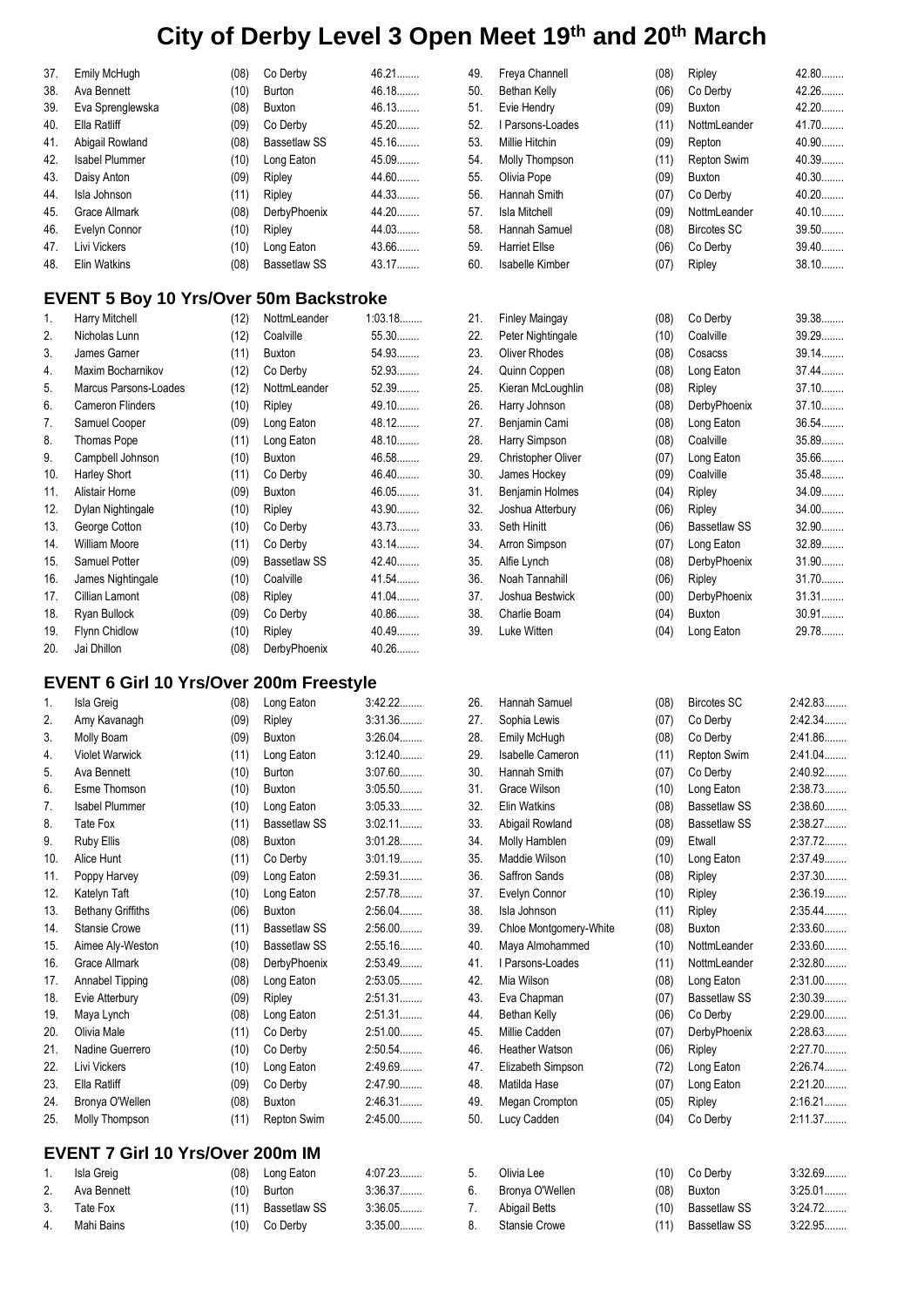| 9.  | Livi Vickers          | (10) | Long Eaton          | 3:22.79   |
|-----|-----------------------|------|---------------------|-----------|
| 10. | <b>Isabel Plummer</b> | (10) | Long Eaton          | $3:20.60$ |
| 11. | Katelyn Taft          | (10) | Long Eaton          | 3:18.66   |
| 12. | Olivia Male           | (11) | Co Derby            | 3:18.18   |
| 13. | Eva Waterhouse        | (08) | Co Derby            | 3:15.24   |
| 14. | Nadine Guerrero       | (10) | Co Derby            | 3:14.08   |
| 15. | Sophia Lewis          | (07) | Co Derby            | 3:12.45   |
| 16. | Aimee Aly-Weston      | (10) | <b>Bassetlaw SS</b> | 3:11.69   |
| 17. | Grace Wilson          | (10) | Long Eaton          | $3:11.00$ |
| 18. | Ella Ratliff          | (09) | Co Derby            | $3:09.80$ |
| 19. | Annabel Bagshaw       | (09) | <b>Buxton</b>       | $3:08.10$ |
| 20. | Eloise Cami           | (09) | Long Eaton          | 3:07.08   |
| 21. | Grace Allmark         | (08) | DerbyPhoenix        | 3:06.30   |
| 22. | Evie Phillips         | (07) | DerbyPhoenix        | $3:06.10$ |
|     |                       |      |                     |           |

### **EVENT 8 Boy 10 Yrs/Over 100m Butterfly**

| $1_{\cdot}$ | Joseph Cooper        | (06) | Long Eaton | 2:17.82   |
|-------------|----------------------|------|------------|-----------|
| 2.          | <b>Flynn Chidlow</b> | (10) | Ripley     | 1:34.08   |
| 3.          | James Hockey         | (09) | Coalville  | 1:25.38   |
| 4.          | Ewan Ascott          | (05) | Long Eaton | 1:24.28   |
| 5.          | <b>Oliver Rhodes</b> | (08) | Cosacss    | 1:24.22   |
| 6.          | Arron Simpson        | (07) | Long Eaton | $1:23.44$ |
| 7.          | Oliver Belcher       | (08) | Coalville  | 1:22.38   |
|             |                      |      |            |           |

### **EVENT 9 Girl 10 Yrs/Over 100m Freestyle**

| 1.  | Ava Coles                | (11) | DerbyPhoenix        | .         |
|-----|--------------------------|------|---------------------|-----------|
| 2.  | Abigail Taylor           | (11) | Coalville           | 1:55.25   |
| 3.  | Rowan Greig              | (11) | Long Eaton          | $1:55.00$ |
| 4.  | Orla Woodward            | (12) | <b>Buxton</b>       | 1:53.08   |
| 5.  | Amelia Sheil             | (12) | Co Derby            | 1:44.08   |
| 6.  | Evie Moorcroft           | (11) | Ripley              | 1:43.25   |
| 7.  | Isla Greig               | (08) | Long Eaton          | 1:39.90   |
| 8.  | Lucy Wall                | (11) | <b>Buxton</b>       | 1:38.50   |
| 9.  | Molly Boam               | (09) | <b>Buxton</b>       | 1:38.02   |
| 10. | Harriet Bagshaw          | (11) | <b>Buxton</b>       | 1:34.52   |
| 11. | Bethany Lunn             | (10) | Coalville           | 1:33.47   |
| 12. | Isla Collumbell          | (10) | DerbyPhoenix        | $1:33.11$ |
| 13. | Olivia Taylor            | (09) | Coalville           | 1:31.72   |
| 14. | Darcy Partington         | (12) | Repton              | 1:29.99   |
| 15. | Amy Kavanagh             | (09) | Ripley              | 1:29.33   |
| 16. | Lexi Evans-McCaul        | (12) | Ripley              | 1:28.72   |
| 17. | <b>Violet Warwick</b>    | (11) | Long Eaton          | 1:28.70   |
| 18. | Zuzanna Rucinska         | (10) | Co Derby            | 1:28.70   |
| 19. | Ava Bennett              | (10) | <b>Burton</b>       | 1:28.38   |
| 20. | <b>Ellysia Coales</b>    | (10) | Coalville           | 1:27.83   |
| 21. | Kenzie Hemstock-Norris   | (11) | Ripley              | 1:25.42   |
| 22. | <b>Stansie Crowe</b>     | (11) | <b>Bassetlaw SS</b> | 1:24.98   |
| 23. | Esme Thomson             | (10) | <b>Buxton</b>       | 1:24.63   |
| 24. | Elena Jones              | (09) | Co Derby            | 1:24.49   |
| 25. | Tate Fox                 | (11) | <b>Bassetlaw SS</b> | 1:24.10   |
| 26. | Alice Hunt               | (11) | Co Derby            | 1:23.20   |
| 27. | <b>Ruby Ellis</b>        | (08) | Buxton              | 1:22.83   |
| 28. | <b>Bethany Griffiths</b> | (06) | <b>Buxton</b>       | 1:22.15   |
| 29. | Ciorstaidh Smith         | (08) | <b>Buxton</b>       | $1:22.00$ |
| 30. | <b>Isabel Plummer</b>    | (10) | Long Eaton          | 1:21.87   |
| 31. | <b>Abigail Betts</b>     | (10) | <b>Bassetlaw SS</b> | 1:20.85   |
| 32. | Aimee Aly-Weston         | (10) | <b>Bassetlaw SS</b> | 1:19.62   |
| 33. | Annabel Tipping          | (08) | Long Eaton          | 1:18.70   |
| 34. | Olivia Male              | (11) | Co Derby            | 1:17.80   |
| 35. | Annabel Bagshaw          | (09) | <b>Buxton</b>       | 1:17.73   |
| 36. | Nadine Guerrero          | (10) | Co Derby            | 1:17.22   |

### **EVENT 10 Boy 10 Yrs/Over 50m Breaststroke**

|    | 1. Harry Thomas | (10) DerbyPhoenix | $1:15.00$ |
|----|-----------------|-------------------|-----------|
| 2. | James Garner    | $(11)$ Buxton     | 1:03.07   |
|    | 3. Thomas Pope  | (11) Long Eaton   | $1:02.90$ |
| 4. | Nicholas Lunn   | (12) Coalville    | 1:02.72   |
|    |                 |                   |           |

| 23. | Isla Mitchell             | (09) | NottmLeander        | $3:05.14$ |
|-----|---------------------------|------|---------------------|-----------|
| 24. | Maddie Wilson             | (10) | Long Eaton          | $3:03.09$ |
| 25. | Isla Johnson              | (11) | Ripley              | 2:59.92   |
| 26. | Isabella Moran            | (07) | Co Derby            | 2:57.82   |
| 27. | Mia Wilson                | (08) | Long Eaton          | 2:55.27   |
| 28. | Maya Almohammed           | (10) | NottmLeander        | 2:55.08   |
| 29. | Amelia Young              | (06) | <b>Buxton</b>       | 2:54.76   |
| 30. | Abigail Rowland           | (08) | <b>Bassetlaw SS</b> | 2:52.89   |
| 31. | <b>Harriet Ellse</b>      | (06) | Co Derby            | 2:52.43   |
| 32. | Millie Hitchin            | (09) | Repton              | 2:50.49   |
| 33. | Eva Chapman               | (07) | <b>Bassetlaw SS</b> | 2:48.85   |
| 34. | Mimi Fisher               |      |                     | 2:45.68   |
|     |                           | (07) | Ripley              | 2:43.80   |
| 35. | Heather Bradbury          | (05) | DerbyPhoenix        |           |
| 36. | Matilda Hase              | (07) | Long Eaton          | 2:39.14   |
|     |                           |      |                     |           |
|     |                           |      |                     |           |
| 8.  | James Bartram             | (06) | Long Eaton          | 1:19.17   |
| 9.  | <b>Christopher Oliver</b> | (07) | Long Eaton          | 1:16.32   |
| 10. | Seth Hinitt               | (06) | <b>Bassetlaw SS</b> | 1:13.50   |
| 11. | Matthew Foreman           | (06) | <b>Buxton</b>       | 1:12.27   |
| 12. | <b>Connor White</b>       | (06) | Coalville           | 1:09.49   |
| 13. | Luke Witten               | (04) | Long Eaton          | 1:07.97   |
| 14. | Joshua Bestwick           | (00) | DerbyPhoenix        | 1:05.38   |
|     |                           |      |                     |           |
|     |                           |      |                     |           |
| 37. | Daisy Anton               | (09) | Ripley              | 1:16.94   |
| 38. | Bronya O'Wellen           | (08) | Buxton              | 1:16.66   |
|     |                           |      |                     | 1:16.22   |
| 39. | Maya Lynch                | (08) | Long Eaton          | 1:15.71   |
| 40. | Eva Waterhouse            | (08) | Co Derby            |           |
| 41. | <b>Elin Watkins</b>       | (08) | <b>Bassetlaw SS</b> | $1:15.00$ |
| 42. | Molly Hamblen             | (09) | Etwall              | 1:14.43   |
| 43. | Sophia Lewis              | (07) | Co Derby            | 1:14.39   |
| 44. | Grace Wilson              | (10) | Long Eaton          | 1:14.26   |
| 45. | Emily McHugh              | (08) | Co Derby            | 1:13.91   |
| 46. | Megan Hector              | (10) | Etwall              | 1:12.79   |
| 47. | Maddie Wilson             | (10) | Long Eaton          | 1:12.58   |
| 48. | <b>Amelie Ratliff</b>     | (10) | Co Derby            | 1:12.57   |
| 49. | Jessica Wass              | (08) | Co Derby            | 1:12.55   |
| 50. | Abigail Rowland           | (08) | <b>Bassetlaw SS</b> | $1:12.06$ |
| 51. | Isla Johnson              | (11) | Ripley              | 1:11.53   |
| 52. | Hannah Smith              | (07) | Co Derby            | 1:11.51   |
| 53. | Livi Vickers              | (10) | Long Eaton          | 1:11.48   |
| 54. | Bethan Kelly              | (06) | Co Derby            | $1:10.71$ |
| 55. | Chloe Montgomery-White    | (08) | <b>Buxton</b>       | 1:10.59   |
| 56. | <b>Isla Mitchell</b>      | (09) | NottmLeander        | 1:10.51   |
| 57. | Saffron Sands             | (08) | Ripley              | $1:10.41$ |
| 58. | <b>Isabelle Cameron</b>   | (11) | Repton Swim         | 1:10.32   |
| 59. | <b>Isabelle Kimber</b>    | (07) | Ripley              | 1:09.95   |
| 60. | Maya Almohammed           | (10) | NottmLeander        | 1:08.91   |
| 61. | Amelia Young              |      | <b>Buxton</b>       | 1:08.62   |
|     |                           | (06) |                     |           |
| 62. | Mia Wilson                | (08) | Long Eaton          | 1:08.43   |
| 63. | Eva Chapman               | (07) | <b>Bassetlaw SS</b> | 1:08.28   |
| 64. | Elizabeth Simpson         | (72) | Long Eaton          | 1:07.83   |
| 65. | Millie Cadden             | (07) | DerbyPhoenix        | 1:07.68   |
| 66. | Neve Ping                 | (08) | <b>Bassetlaw SS</b> | 1:07.08   |
| 67. | Matilda Hase              | (07) | Long Eaton          | $1:06.70$ |
| 68. | Mimi Fisher               | (07) | Ripley              | 1:04.45   |
| 69. | Erin Dixon                | (04) | Ripley              | 1:03.53   |
| 70. | <b>Heather Watson</b>     | (06) | Ripley              | $1:03.00$ |
| 71. | Lucy Cadden               | (04) | Co Derby            | $1:00.90$ |
|     |                           |      |                     |           |
|     |                           |      |                     |           |

| 5. | Maxim Bocharnikov    | $(12)$ Co Derby   | $1:02.06$ |
|----|----------------------|-------------------|-----------|
|    | 6. Harry Mitchell    | (12) NottmLeander | $1:01.21$ |
|    | 7. Samuel Cooper     | (09) Long Eaton   | 58.37     |
|    | 8. Dylan Nightingale | $(10)$ Ripley     | $53.80$   |
|    |                      |                   |           |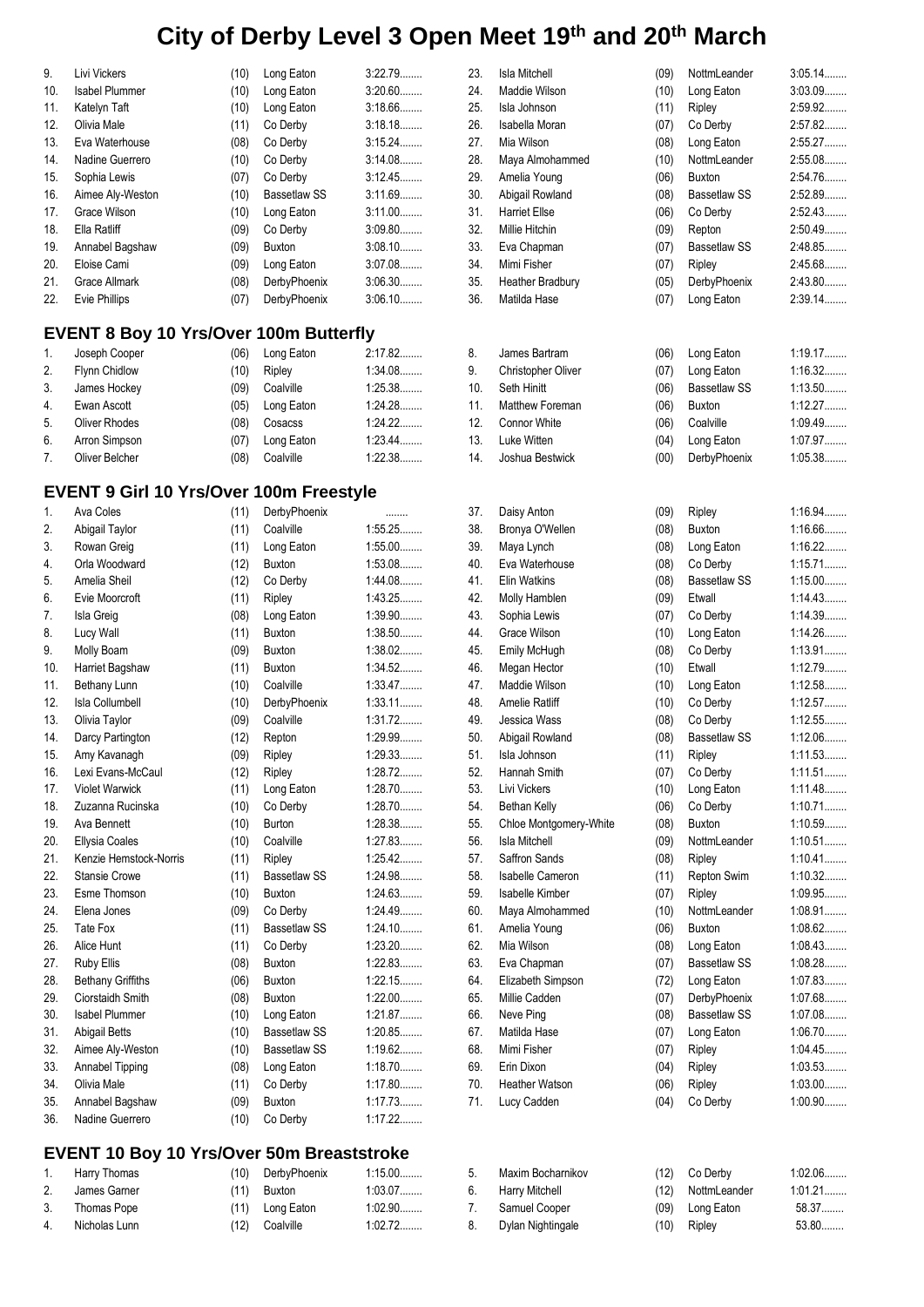| 9.  | <b>William Moore</b>                            | (11) | Co Derby            | 52.11     | 20. | Harry Johnson                           | (08) | DerbyPhoenix        | 42.48   |
|-----|-------------------------------------------------|------|---------------------|-----------|-----|-----------------------------------------|------|---------------------|---------|
| 10. | Ryan Bullock                                    | (09) | Co Derby            | $50.03$   | 21. | Benjamin Cami                           | (08) | Long Eaton          | 42.35   |
| 11. | Toby Kirkham                                    | (11) | <b>Buxton</b>       | 49.78     | 22. | Joseph Cooper                           | (06) | Long Eaton          | 41.40   |
| 12. | Flynn Chidlow                                   | (10) | Ripley              | 47.70     | 23. | Emilio McCann                           | (09) | Worksop             | 40.07   |
| 13. | Harley Short                                    | (11) | Co Derby            | 47.00     | 24. | Harry Simpson                           | (08) | Coalville           | 39.95   |
| 14. | Samuel Potter                                   | (09) | <b>Bassetlaw SS</b> | 46.30     | 25. | Matthew Foreman                         | (06) | Buxton              | 39.78   |
| 15. | George Cotton                                   | (10) | Co Derby            | 45.84     | 26. | Quinn Coppen                            | (08) | Long Eaton          | 38.62   |
| 16. | Peter Nightingale                               | (10) | Coalville           | 44.76     | 27. | Benjamin Holmes                         | (04) | Ripley              | 38.41   |
| 17. | James Nightingale                               | (10) | Coalville           | 44.29     | 28. | Noah Tannahill                          | (06) | Ripley              | 37.32   |
| 18. | Kieran McLoughlin                               | (08) | Ripley              | 43.58     | 29. | Christopher Oliver                      | (07) | Long Eaton          | 37.30   |
| 19. | <b>Oliver Rhodes</b>                            | (08) | Cosacss             | 42.71     |     |                                         |      |                     |         |
|     |                                                 |      |                     |           |     |                                         |      |                     |         |
|     | <b>EVENT 11 Girl 10 Yrs/Over 50m Backstroke</b> |      |                     |           |     |                                         |      |                     |         |
| 1.  | Ava Coles                                       | (11) | DerbyPhoenix        | .         | 37. | Bronya O'Wellen                         | (08) | <b>Buxton</b>       | 41.40   |
| 2.  | Rowan Greig                                     | (11) | Long Eaton          | 1:07.21   | 38. | Grace Wilson                            | (10) | Long Eaton          | 41.32   |
| 3.  | Siya Srinivas                                   | (11) | Co Derby            | 1:00.83   | 39. | Katelyn Taft                            | (10) | Long Eaton          | 41.30   |
| 4.  | Siya Srinivas                                   | (11) | Co Derby            | 1:00.83   | 40. | Eva Waterhouse                          | (08) | Co Derby            | 41.26   |
| 5.  | Beau Burton                                     | (11) | <b>Buxton</b>       | 59.95     | 41. | Nadine Guerrero                         | (10) | Co Derby            | 41.26   |
| 6.  | Amy Kavanagh                                    | (09) | Ripley              | 56.70     | 42. | Daisy Anton                             | (09) | Ripley              | 41.20   |
| 7.  | <b>Isabel Smith</b>                             | (09) | Co Derby            | 55.26     | 43. | Mahi Bains                              | (10) | Co Derby            | 40.60   |
| 8.  | Abigail Taylor                                  | (11) | Coalville           | 53.69     | 44. | Saffron Sands                           |      |                     | $40.30$ |
|     | Amelia Sheil                                    |      |                     | 51.03     | 45. |                                         | (08) | Ripley              | 40.06   |
| 9.  |                                                 | (12) | Co Derby            |           |     | Maddie Wilson<br><b>Isabelle Kimber</b> | (10) | Long Eaton          | 39.83   |
| 10. | <b>Isla Collumbell</b>                          | (10) | DerbyPhoenix        | $50.92$   | 46. |                                         | (07) | Ripley              |         |
| 11. | Harriet Bagshaw                                 | (11) | <b>Buxton</b>       | 49.05     | 47. | Ella Ratliff                            | (09) | Co Derby            | 39.62   |
| 12. | Lexi Evans-McCaul                               | (12) | Ripley              | 48.40     | 48. | Sophia Lewis                            | (07) | Co Derby            | 39.07   |
| 13. | Lucy Wall                                       | (11) | <b>Buxton</b>       | 47.83     | 49. | Abigail Rowland                         | (08) | <b>Bassetlaw SS</b> | 38.94   |
| 14. | Darcy Partington                                | (12) | Repton              | 46.90     | 50. | Olivia Male                             | (11) | Co Derby            | 38.92   |
| 15. | Ava Bennett                                     | (10) | Burton              | 46.77     | 51. | Molly Hamblen                           | (09) | Etwall              | 38.86   |
| 16. | Olivia Taylor                                   | (09) | Coalville           | 46.56     | 52. | Annabel Bagshaw                         | (09) | <b>Buxton</b>       | 38.85   |
| 17. | Isla Greig                                      | (08) | Long Eaton          | 46.13.    | 53. | <b>Evie Phillips</b>                    | (07) | DerbyPhoenix        | $38.42$ |
| 18. | Tate Fox                                        | (11) | <b>Bassetlaw SS</b> | 45.95     | 54. | Molly Thompson                          | (11) | Repton Swim         | 38.34   |
| 19. | Kenzie Hemstock-Norris                          | (11) | Ripley              | 45.67     | 55. | Maya Lynch                              | (08) | Long Eaton          | 38.19   |
| 20. | Esme Thomson                                    | (10) | <b>Buxton</b>       | 45.09     | 56. | <b>Isla Mitchell</b>                    | (09) | NottmLeander        | 38.07   |
| 21. | <b>Ellysia Coales</b>                           | (10) | Coalville           | 44.83     | 57. | Maya Almohammed                         | (10) | NottmLeander        | 37.65   |
| 22. | Aimee Aly-Weston                                | (10) | <b>Bassetlaw SS</b> | 44.65     | 58. | Livi Vickers                            | (10) | Long Eaton          | 37.45   |
| 23. | <b>Violet Warwick</b>                           | (11) | Long Eaton          | 44.53     | 59. | Jessica Wass                            | (08) | Co Derby            | 37.42   |
| 24. | <b>Bethany Griffiths</b>                        | (06) | <b>Buxton</b>       | 44.46     | 60. | Isabelle Cameron                        | (11) | Repton Swim         | 37.00   |
| 25. | <b>Abigail Betts</b>                            | (10) | <b>Bassetlaw SS</b> | 44.30     | 61. | Megan Hector                            | (10) | Etwall              | 36.86   |
| 26. | Olivia Lee                                      | (10) | Co Derby            | 44.07     | 62. | Mia Wilson                              | (08) | Long Eaton          | 36.85   |
| 27. | Nikhita Bains                                   | (10) | Co Derby            | 43.30     | 63. | Bethan Kelly                            | (06) | Co Derby            | 36.40   |
| 28. | Ruby Ellis                                      | (08) | <b>Buxton</b>       | 42.80     | 64. | Millie Cadden                           | (07) | DerbyPhoenix        | 35.84   |
| 29. | Eloise Cami                                     | (09) | Long Eaton          | 42.39     | 65. | <b>Harriet Ellse</b>                    | (06) | Co Derby            | 35.61   |
| 30. | Elena Jones                                     | (09) | Co Derby            | 42.30     | 66. | Mia Stokes                              | (07) | Buxton              | 35.57   |
| 31. | Annabel Tipping                                 | (08) | Long Eaton          | 42.12     | 67. | Amelie Ratliff                          | (10) | Co Derby            | 35.48   |
| 32. | Freya Channell                                  | (08) | Ripley              | 42.07     | 68. | Millie Hitchin                          | (09) | Repton              | 34.70   |
| 33. | <b>Stansie Crowe</b>                            | (11) | <b>Bassetlaw SS</b> | 41.80     | 69. | Neve Ping                               | (08) | <b>Bassetlaw SS</b> | 34.60   |
| 34. | Emily McHugh                                    | (08) | Co Derby            | 41.80     | 70. | Lucy Cadden                             | (04) | Co Derby            | 33.53   |
| 35. | Alice Hunt                                      | (11) | Co Derby            | 41.50     | 71. | Erin Dixon                              | (04) | Ripley              | 33.43.  |
| 36. | Ciorstaidh Smith                                | (08) | <b>Buxton</b>       | 41.47     |     |                                         |      |                     |         |
|     |                                                 |      |                     |           |     |                                         |      |                     |         |
|     | <b>EVENT 12 Boy 10 Yrs/Over 200m Freestyle</b>  |      |                     |           |     |                                         |      |                     |         |
| 1.  | Thomas Pope                                     | (11) | Long Eaton          | 3:27.38   | 12. | Emilio McCann                           | (09) | Worksop             | 2:35.69 |
| 2.  | Samuel Cooper                                   | (09) | Long Eaton          | 3:13.16   | 13. | James Hockey                            | (09) | Coalville           | 2:32.16 |
| 3.  | <b>Harley Short</b>                             | (11) | Co Derby            | 3:06.78   | 14. | Oliver Belcher                          | (08) | Coalville           | 2:30.72 |
|     |                                                 |      |                     | 2:58.62   | 15. | James Bartram                           |      |                     | 2:29.06 |
| 4.  | George Cotton                                   | (10) | Co Derby            |           |     |                                         | (06) | Long Eaton          |         |
| 5.  | <b>Torsten Ellis</b>                            | (05) | DerbyPhoenix        | 2:57.53   | 16. | Harry Simpson                           | (08) | Coalville           | 2:27.91 |
| 6.  | <b>William Moore</b>                            | (11) | Co Derby            | 2:55.41   | 17. | Connor White                            | (06) | Coalville           | 2:22.94 |
| 7.  | Samuel Potter                                   | (09) | <b>Bassetlaw SS</b> | 2:46.47   | 18. | Ewan Ascott                             | (05) | Long Eaton          | 2:19.83 |
| 8.  | Ryan Bullock                                    | (09) | Co Derby            | 2:42.02   | 19. | Seth Hinitt                             | (06) | <b>Bassetlaw SS</b> | 2:14.49 |
| 9.  | <b>Flynn Chidlow</b>                            | (10) | Ripley              | 2:40.95   | 20. | Joshua Bestwick                         | (00) | DerbyPhoenix        | 2:12.69 |
| 10. | Harry Johnson                                   | (08) | DerbyPhoenix        | 2:40.00   | 21. | Noah Tannahill                          | (06) | Ripley              | 2:12.09 |
| 11. | C Butterell-Quanbrough                          | (10) | <b>Bassetlaw SS</b> | 2:36.40   | 22. | James Ralph                             | (07) | <b>Buxton</b>       | 2:09.93 |
|     |                                                 |      |                     |           |     |                                         |      |                     |         |
|     | EVENT 13 Boy 10 Yrs/Over 200m Backstroke        |      |                     |           |     |                                         |      |                     |         |
| 1.  | Ryan Bullock                                    | (09) | Co Derby            | $3:11.04$ | 4.  | <b>Finley Maingay</b>                   | (08) | Co Derby            | 3:05.62 |

5. C Butterell-Quanbrough (10) Bassetlaw SS 2:58.01........ 6. Nathan Massam (08) Donc Dartes 2:56.08........

2. Samuel Potter (09) Bassetlaw SS 3:10.02........ 3. Torsten Ellis (05) DerbyPhoenix 3:05.82........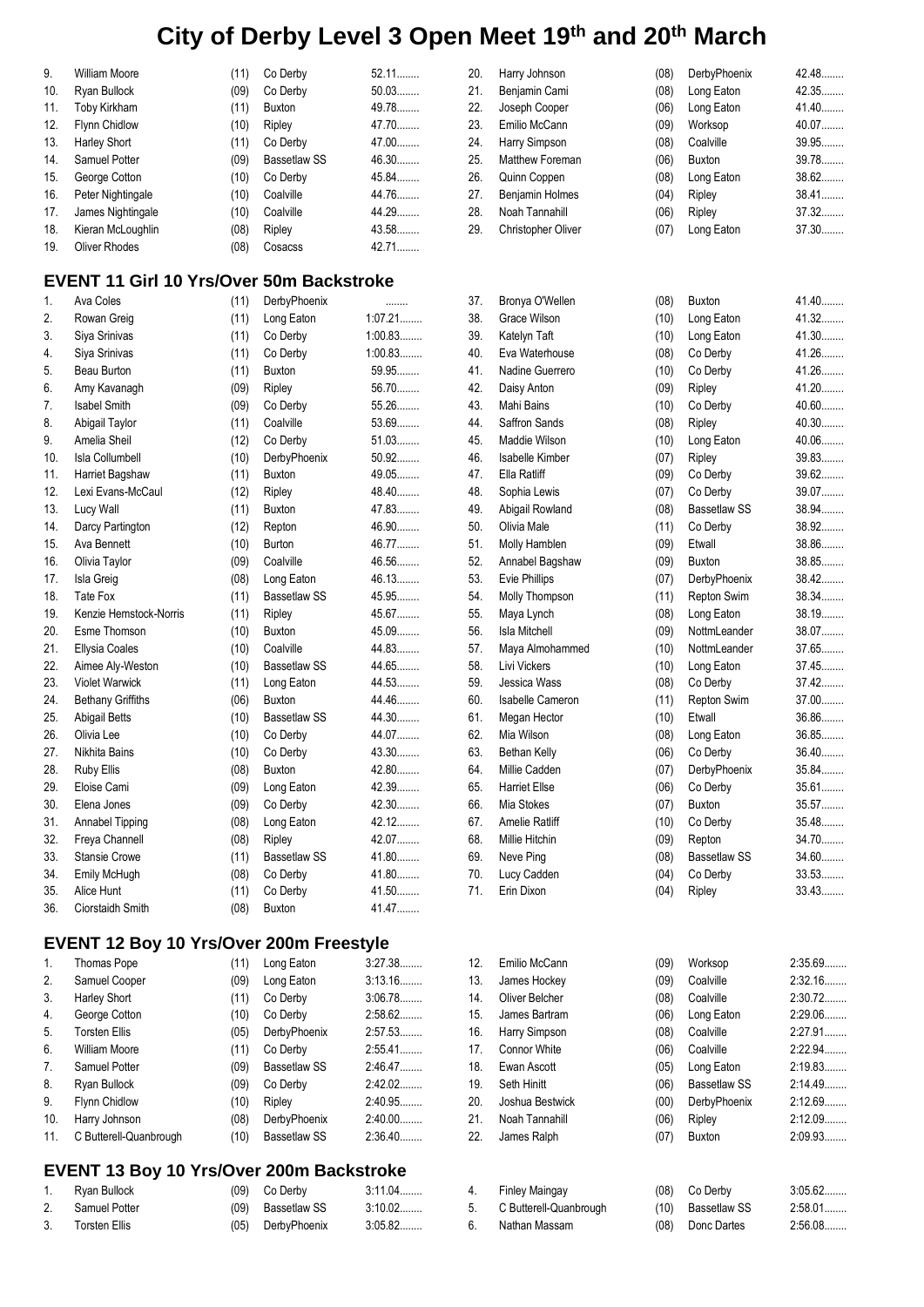|    | Ewan Ascott                          | (05) | Long Eaton | 2:47.57   | 11. | Joshua Bestwick | (00) | DerbyPhoenix | 2:35.36 |
|----|--------------------------------------|------|------------|-----------|-----|-----------------|------|--------------|---------|
| 8. | Harry Aston                          | (08) | Etwall     | $2.45.00$ | 12. | Alfie Lynch     | (08) | DerbyPhoenix | 2:32.28 |
| 9. | James Hockey                         | (09) | Coalville  | $2:39.62$ | 13. | Arron Simpson   | (07) | Long Eaton   | 2:30.15 |
|    | 10. Connor White                     | (06) | Coalville  | 2:37.87   |     |                 |      |              |         |
|    | $E$ VENT 14 Girl 10 VrolOver 100m IM |      |            |           |     |                 |      |              |         |

### **EVENT 14 Girl 10 Yrs/Over 100m IM**

| 1.  | Lucy Powell                      | (12) | Ripley              | $3:40.00$ |
|-----|----------------------------------|------|---------------------|-----------|
| 2.  | Lexi Evans-McCaul                | (12) | Ripley              | $2:45.00$ |
| 3.  | Evelyn French                    | (11) | Long Eaton          | 2:06.21   |
| 4.  | <b>Beau Burton</b>               | (11) | <b>Buxton</b>       | 2:04.19   |
| 5.  | <b>Ellysia Coales</b>            | (10) | Coalville           | 2:01.19   |
| 6.  | Olivia Taylor                    | (09) | Coalville           | 1:56.48   |
| 7.  | Evie Moorcroft                   | (11) | Ripley              | 1:56.42   |
| 8.  | Amelia Sheil                     | (12) | Co Derby            | $1:54.21$ |
| 9.  | <b>Roisin Power</b>              | (11) | DerbyPhoenix        | 1:51.77   |
| 10. | Molly Boam                       | (09) | Buxton              | 1:49.65   |
| 11. | Lucy Wall                        | (11) | <b>Buxton</b>       | 1:48.32   |
| 12. | Keira Parker                     | (12) | Co Derby            | 1:48.29   |
| 13. | Amy Kavanagh                     | (09) | Ripley              | 1:48.20   |
| 14. | Georgina Hendry                  | (11) | <b>Buxton</b>       | 1:47.82   |
| 15. | Aimee Aly-Weston                 | (10) | <b>Bassetlaw SS</b> | 1:45.31   |
| 16. | Heidi Parry                      | (11) | Long Eaton          | 1:44.66   |
| 17. | Madeline Heron                   | (12) | Co Derby            | 1:43.83   |
| 18. | Kenzie Hemstock-Norris           | (11) | Ripley              | 1:43.69   |
| 19. | <b>Violet Warwick</b>            | (11) | Long Eaton          | 1.42.57   |
| 20. | Harriet Bagshaw                  | (11) | <b>Buxton</b>       | 1:42.42   |
| 21. | <b>Stansie Crowe</b>             | (11) | <b>Bassetlaw SS</b> | 1:42.25   |
| 22. | Ava Bennett                      | (10) | <b>Burton</b>       | 1:40.86   |
| 23. | Fleur Wheeler-Kaye               | (11) | <b>Bassetlaw SS</b> | $1:40.01$ |
| 24. | Nikhita Bains                    | (10) | Co Derby            | 1:39.19   |
| 25. | Olivia Lee                       | (10) | Co Derby            | 1:39.15   |
| 26. | A Montgomery-White               | (10) | <b>Buxton</b>       | 1:37.78   |
| 27. | Poppy Roberts                    | (10) | Long Eaton          | 1:37.48   |
| 28. | Elena Jones                      | (09) | Co Derby            | 1:37.19   |
| 29. | <b>Abigail Betts</b>             | (10) | <b>Bassetlaw SS</b> | $1:37.01$ |
| 30. | Mahi Bains                       | (10) | Co Derby            | 1:36.73   |
| 31. | Zuzanna Rucinska                 | (10) | Co Derby            | 1:36.48   |
| 32. | Annabel Tipping                  | (08) | Long Eaton          | 1:35.78   |
| 33. | Isla O'Connor                    | (10) | <b>Bassetlaw SS</b> | 1:35.16   |
| 34. | Ciorstaidh Smith                 | (08) | <b>Buxton</b>       | 1:34.84   |
| 35. | <b>Scarlett Howe</b>             | (10) | DerbyPhoenix        | 1:34.72   |
| 36. | Florence Johnson                 | (08) | <b>Buxton</b>       | 1:34.22   |
| 37. | Alice Hunt                       | (11) | Co Derby            | 1:33.03   |
|     | EVENT 15 Boy 10 Yrs/Over 400m IM |      |                     |           |
| 1.  | <b>Samuel Potter</b>             | (09) | <b>Bassetlaw SS</b> | $6:40.01$ |
| 2.  | James Hockev                     | (09) | Coalville           | 6:22.54   |

### **EVENT 16 Girl 10 Yrs/Over 400m Freestyle**

| 1.  | <b>Isabella Moran</b>        | (07) | Co Derby            | $6:45.00$ |
|-----|------------------------------|------|---------------------|-----------|
| 2.  | Eva Hallam                   | (07) | Co Derby            | $6:15.00$ |
| 3.  | Olivia Male                  | (11) | Co Derby            | $6:15.00$ |
| 4.  | <b>Esmee Downes</b>          | (10) | Co Derby            | $6:15.00$ |
| 5.  | Tate Fox                     | (11) | <b>Bassetlaw SS</b> | $6:14.01$ |
| 6.  | <b>Bethany Griffiths</b>     | (06) | <b>Buxton</b>       | 6:13.57   |
| 7.  | <b>Meredith Newham-Miles</b> | (09) | Co Derby            | $6:10.00$ |
| 8.  | Aimee Aly-Weston             | (10) | <b>Bassetlaw SS</b> | 6:07.51   |
| 9.  | Annabel Tipping              | (08) | Long Eaton          | 6:07.12   |
| 10. | Iona Watson                  | (09) | <b>Bassetlaw SS</b> | 6:06.62   |
| 11. | Sophia Lewis                 | (07) | Co Derby            | 6:05.61   |
| 12. | Isla O'Connor                | (10) | <b>Bassetlaw SS</b> | $5:59.22$ |
| 13. | Isla Johnson                 | (11) | Ripley              | 5:48.03   |
| 14. | Bronya O'Wellen              | (08) | Buxton              | 5:47.94   |
| 15. | Saffron Sands                | (08) | Ripley              | 5:45.64   |
| 16. | Hannah Smith                 | (07) | Co Derby            | $5:45.00$ |

| 38.            | Sophia Lewis                        | (07) | Co Derby            | 1:30.85       |
|----------------|-------------------------------------|------|---------------------|---------------|
| 39.            | Olivia Male                         | (11) | Co Derby            | 1:30.46       |
| 40.            | <b>Holly Gent</b>                   | (11) | Coalville           | 1:30.37       |
| 41.            | Evie Atterbury                      | (09) | Ripley              | 1:30.18       |
| 42.            | <b>Isabel Plummer</b>               | (10) | Long Eaton          | 1:30.13       |
| 43.            | Eloise Cami                         | (09) | Long Eaton          | 1:29.87       |
| 44.            | <b>Chloe Gent</b>                   | (10) | Coalville           | 1:29.59       |
| 45.            | Evie Hendry                         | (09) | Buxton              | 1:29.51       |
| 46.            | Iona Watson                         | (09) | <b>Bassetlaw SS</b> | 1:29.28       |
| 47.            | Megan Hector                        | (10) | Etwall              | 1:28.98       |
| 48.            | Nadine Guerrero                     | (10) | Co Derby            | 1:28.64       |
| 49.            | Daisy Anton                         | (09) | Ripley              | 1:28.58       |
| 50.            | Bethany Henson                      | (10) | Coalville           | 1:27.53       |
| 51.            | Cloé De La Bertouche                | (07) | <b>Buxton</b>       | 1:27.08       |
| 52.            | Emily McHugh                        | (08) | Co Derby            | 1:26.87       |
| 53.            | Annabel Bagshaw                     | (09) | <b>Buxton</b>       | 1:26.76       |
| 54.            | Maya Almohammed                     | (10) | NottmLeander        | 1:26.16       |
| 55.            | Saffron Sands                       | (08) | Ripley              | 1:25.83       |
| 56.            | Eva Waterhouse                      | (08) | Co Derby            | 1:25.47       |
| 57.            | Jessica Wass                        | (08) | Co Derby            | 1:25.33       |
| 58.            | <b>Grace Allmark</b>                | (08) | DerbyPhoenix        | 1:25.27       |
| 59.            | Eva Sprenglewska                    | (08) | Buxton              | 1:25.15       |
| 60.            | Liliana Radford                     | (06) | Ripley              | 1:24.72       |
| 61.            | Hannah Smith                        | (07) | Co Derby            | 1:24.45       |
| 62.            | Freya Channell                      | (08) | Ripley              | 1:24.36       |
| 63.            | Lucy Brighouse                      | (07) | Co Derby            | 1:23.80       |
| 64.            | Evelyn Connor                       | (10) | Ripley              | 1:22.48       |
| 65.            | Bethan Kelly                        | (06) | Co Derby            | 1:20.82       |
| 66.            | <b>Isabelle Kimber</b>              | (07) | Ripley              | 1:20.24       |
| 67.            | Millie Cadden                       | (07) | DerbyPhoenix        | 1:19.28       |
| 68.            | Elizabeth Simpson                   | (72) | Long Eaton          | 1:18.23       |
| 69.            | Millie Hitchin                      | (09) | Repton              | 1:16.70       |
| 70.            | <b>Isabel Wright</b>                | (06) | Long Eaton          | 1:16.37       |
| 71.            | Mimi Fisher                         | (07) | Ripley              | 1:15.98       |
| 72.            | <b>Charlotte Marshall</b>           | (06) | Ripley              | 1:14.01       |
| 73.            | Erin Dixon                          | (04) | Ripley              | 1:13.41       |
| 74.            | Ellie Loades                        | (06) | Co Derby            | 1:11.69       |
| 3.             | Joshua Atterbury                    | (06) | Ripley              | $5:30.11$     |
| 17.            | Jessica Parry                       | (08) | Long Eaton          | 5:43.11       |
| $\overline{A}$ | $A \rightarrow B$ $B \rightarrow B$ | (40) | $O = D + 4$         | $F: A \cap R$ |

| 17. | Jessica Parry          | (08) | Long Eaton    | 5:43.11.<br>. |
|-----|------------------------|------|---------------|---------------|
| 18. | <b>Amelie Ratliff</b>  | (10) | Co Derby      | 5:42.85       |
| 19. | Molly Hamblen          | (09) | Etwall        | 5:31.85       |
| 20. | Liliana Radford        | (06) | Ripley        | 5:30.13       |
| 21. | Maya Almohammed        | (10) | NottmLeander  | $5:30.00$     |
| 22. | I Parsons-Loades       | (11) | NottmLeander  | 5:28.49       |
| 23. | Chloe Montgomery-White | (08) | <b>Buxton</b> | 5:18.13       |
| 24. | Helen Bickley          | (07) | Co Derby      | 5:09.66       |
| 25. | Greta Downes           | (05) | Co Derby      | 5:08.81       |
| 26. | Mimi Fisher            | (07) | Ripley        | 5:03.64       |
| 27. | Heather Watson         | (06) | Ripley        | 5:01.06       |
| 28. | Matilda Hase           | (07) | Long Eaton    | 4:56.82       |
| 29. | Megan Crompton         | (05) | Ripley        | 4:41.50       |
| 30. | Kate Haswell           | (04) | Co Derby      | 4:38.29       |
| 31. | Lucy Cadden            | (04) | Co Derby      | 4:35.92       |

### **EVENT 17 Boy 10 Yrs/Over 100m Breaststroke**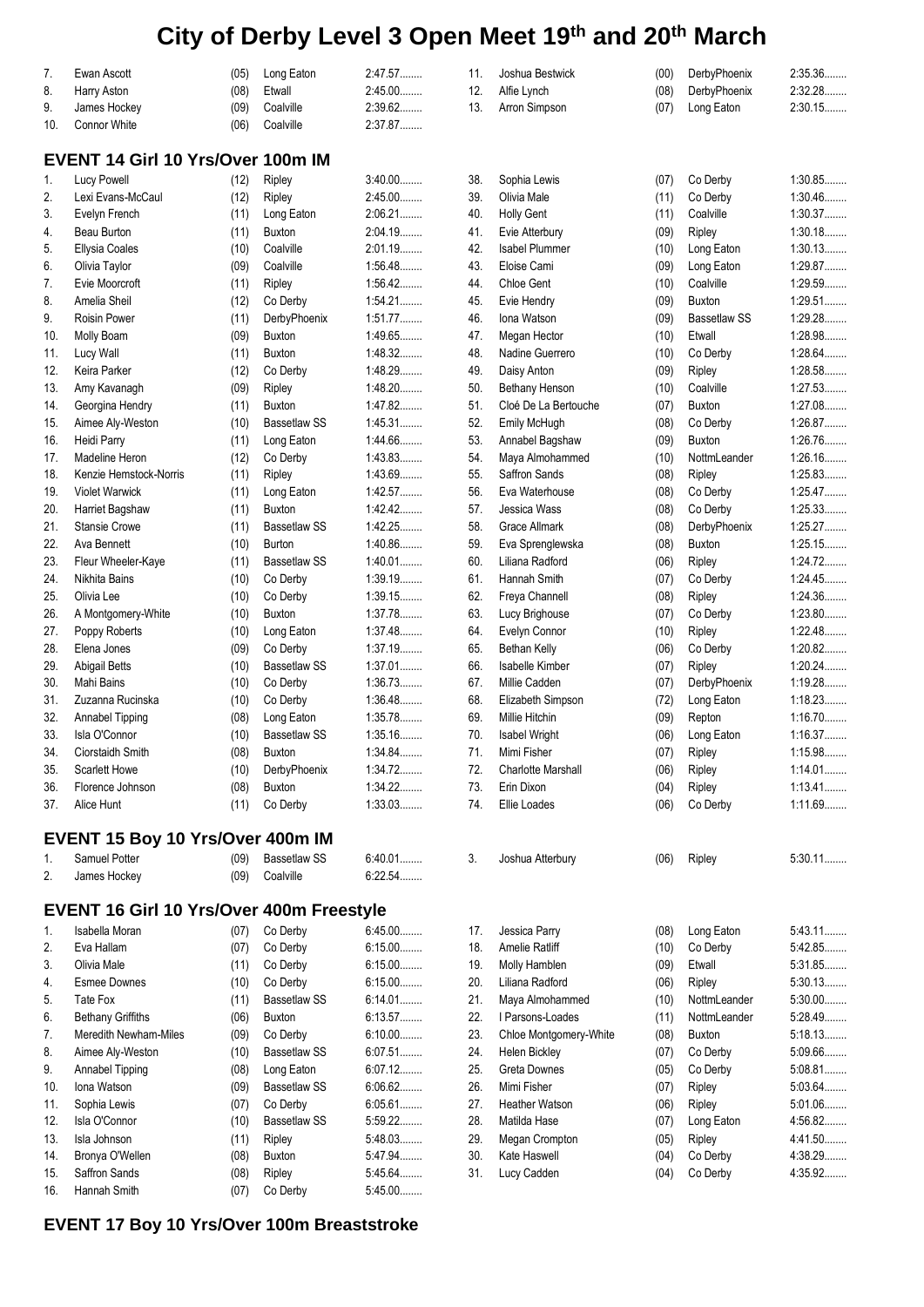| 1.  | William Moore         | (11) | Co Derby            | $2:30.22$ |
|-----|-----------------------|------|---------------------|-----------|
|     |                       |      |                     |           |
| 2.  | Samuel Cooper         | (09) | Long Eaton          | $2:22.34$ |
| 3.  | Dylan Taylor          | (11) | Long Eaton          | 2:20.66   |
| 4.  | James Garner          | (11) | <b>Buxton</b>       | 2:16.13   |
| 5.  | Dylan Nightingale     | (10) | Ripley              | $2:10.00$ |
| 6.  | Marcus Parsons-Loades | (12) | NottmLeander        | 2:09.81   |
| 7.  | Liam Whyatt           | (10) | Co Derby            | 1:56.92   |
| 8.  | Campbell Johnson      | (10) | <b>Buxton</b>       | 1:54.82   |
| 9.  | Toby Kirkham          | (11) | <b>Buxton</b>       | 1:49.13   |
| 10. | Harley Short          | (11) | Co Derby            | 1:48.19   |
| 11. | Samuel Potter         | (09) | <b>Bassetlaw SS</b> | 1.43.19   |
| 12. | Benjamin Taylor       | (09) | Long Eaton          | 1.41.47   |
| 13. | <b>Finley Maingay</b> | (08) | Co Derby            | $1:37.02$ |
|     |                       |      |                     |           |

### **EVENT 18 Girl 10 Yrs/Over 100m Backstroke**

| 1.  | Ava Coles              | (11) | DerbyPhoenix        |           |
|-----|------------------------|------|---------------------|-----------|
| 2.  | Amy Kavanagh           | (09) | Ripley              | 1:56.55   |
| 3.  | Evie Atterbury         | (09) | Ripley              | 1:46.34   |
| 4.  | Elena Jones            | (09) | Co Derby            | $1:45.00$ |
| 5.  | Heidi Parry            | (11) | Long Eaton          | 1:44.61   |
| 6.  | Madeline Heron         | (12) | Co Derby            | 1:42.33   |
| 7.  | Harriet Bagshaw        | (11) | Buxton              | 1.41.41   |
| 8.  | <b>Violet Warwick</b>  | (11) | Long Eaton          | 1:41.13   |
| 9.  | Poppy Roberts          | (10) | Long Eaton          | 1:40.65   |
| 10. | Jessica Parry          | (08) | Long Eaton          | 1:40.18   |
| 11. | Kenzie Hemstock-Norris | (11) | Ripley              | 1:40.15   |
| 12. | <b>Scarlett Howe</b>   | (10) | DerbyPhoenix        | 1:40.00   |
| 13. | <b>Ellysia Coales</b>  | (10) | Coalville           | 1:39.96   |
| 14. | Nikhita Bains          | (10) | Co Derby            | 1:38.55   |
| 15. | Abigail Betts          | (10) | <b>Bassetlaw SS</b> | $1:35.44$ |
| 16. | Florence Johnson       | (08) | <b>Buxton</b>       | 1:34.74   |
| 17. | <b>Stansie Crowe</b>   | (11) | <b>Bassetlaw SS</b> | $1:33.20$ |
| 18. | Alice Hunt             | (11) | Co Derby            | 1:32.52   |
| 19. | Iona Watson            | (09) | <b>Bassetlaw SS</b> | $1:32.34$ |
| 20. | Bethany Henson         | (10) | Coalville           | 1:32.01   |
| 21. | Eva Waterhouse         | (08) | Co Derby            | $1:30.00$ |

### **EVENT 19 Boy 10 Yrs/Over 50m Freestyle**

| 1.  | Dylan Taylor          | (11) | Long Eaton   | 53.44 |
|-----|-----------------------|------|--------------|-------|
| 2.  | Harry Thomas          | (10) | DerbyPhoenix | 50.00 |
| 3.  | Marcus Parsons-Loades | (12) | NottmLeander | 48.10 |
| 4.  | James Garner          | (11) | Buxton       | 47.49 |
| 5.  | Maxim Bocharnikov     | (12) | Co Derby     | 45.91 |
| 6.  | Harry Taylor          | (10) | Long Eaton   | 43.50 |
| 7.  | Cameron Flinders      | (10) | Ripley       | 42.00 |
| 8.  | <b>Thomas Pope</b>    | (11) | Long Eaton   | 41.40 |
| 9.  | Dylan Nightingale     | (10) | Ripley       | 40.87 |
| 10. | Liam Whyatt           | (10) | Co Derby     | 40.65 |
| 11. | Benjamin Taylor       | (09) | Long Eaton   | 39.37 |
| 12. | Samuel Cooper         | (09) | Long Eaton   | 38.51 |
| 13. | Campbell Johnson      | (10) | Buxton       | 37.72 |
| 14. | Harley Short          | (11) | Co Derby     | 37.20 |
| 15. | <b>William Moore</b>  | (11) | Co Derby     | 35.30 |
| 16. | Peter Nightingale     | (10) | Coalville    | 35.09 |
| 17. | James Nightingale     | (10) | Coalville    | 34.54 |
| 18. | Ryan Bullock          | (09) | Co Derby     | 34.20 |
| 19. | James Hockey          | (09) | Coalville    | 33.31 |
| 20. | <b>Finley Maingay</b> | (08) | Co Derby     | 33.17 |
| 21. | Kieran McLoughlin     | (08) | Ripley       | 31.90 |

### **EVENT 20 Girl 10 Yrs/Over 50m Butterfly**

| 1. Evie Moorcroft      | (11) |        |                                           |
|------------------------|------|--------|-------------------------------------------|
| <b>Harriet Sworder</b> | (12) |        | 1:13.72                                   |
| 3. Orla Woodward       | (12) | Buxton | $1:10.00$                                 |
| 4. Lucy Powell         | (12) |        | $1:10.00$                                 |
| Amelia Sheil           | (12) |        | $1:05.00$                                 |
| 6. Amy Kavanagh        | (09) | Ripley | 1:01.79                                   |
|                        |      |        | Ripley<br>Coalville<br>Ripley<br>Co Derby |

| 14. | Joseph Cooper             | (06) | Long Eaton    | 1:35.62   |
|-----|---------------------------|------|---------------|-----------|
| 15. | Kieran McLoughlin         | (08) | Ripley        | 1:35.46   |
| 16. | Harry Aston               | (08) | Etwall        | $1:35.01$ |
| 17. | Emilio McCann             | (09) | Worksop       | $1:27.42$ |
| 18. | Quinn Coppen              | (08) | Long Eaton    | 1:26.27   |
| 19. | Ewan Borg                 | (07) | DerbyPhoenix  | 1:23.95   |
| 20. | Ryan Cornish              | (06) | <b>Buxton</b> | 1:21.59   |
| 21. | Marc Jourdain             | (07) | <b>Buxton</b> | 1:21.57   |
| 22. | <b>Christopher Oliver</b> | (07) | Long Eaton    | 1:21.55   |
| 23. | Ewan Ascott               | (05) | Long Eaton    | 1:21.54   |
| 24. | Joshua Atterbury          | (06) | Ripley        | 1:18.16   |
| 25. | Luke Witten               | (04) | Long Eaton    | 1:10.57   |
|     |                           |      |               |           |

| 22. | Olivia Lee                | (10) | Co Derby      | 1:29.16   |
|-----|---------------------------|------|---------------|-----------|
| 23. | Ella Ratliff              | (09) | Co Derby      | 1:28.64   |
| 24. | Megan Hector              | (10) | Etwall        | 1:25.51   |
| 25. | Molly Hamblen             | (09) | Etwall        | 1:25.45   |
| 26. | Maya Lynch                | (08) | Long Eaton    | 1:24.35   |
| 27. | Sophia Lewis              | (07) | Co Derby      | 1:22.83   |
| 28. | Annabel Bagshaw           | (09) | <b>Buxton</b> | 1:22.65   |
| 29. | Evelyn Connor             | (10) | Ripley        | 1:20.62   |
| 30. | Evie Phillips             | (07) | DerbyPhoenix  | $1:20.42$ |
| 31. | <b>Isabelle Cameron</b>   | (11) | Repton Swim   | 1:20.03   |
| 32. | Lucy Brighouse            | (07) | Co Derby      | 1:19.01   |
| 33. | Bethan Kelly              | (06) | Co Derby      | 1:18.70   |
| 34. | Maya Almohammed           | (10) | NottmLeander  | 1:18.53   |
| 35. | Millie Hitchin            | (09) | Repton        | 1:16.82   |
| 36. | Millie Cadden             | (07) | DerbyPhoenix  | 1:16.18   |
| 37. | Mia Stokes                | (07) | Buxton        | 1:16.14   |
| 38. | Neve Ping                 | (08) | Bassetlaw SS  | $1:15.70$ |
| 39. | <b>Charlotte Marshall</b> | (06) | Ripley        | $1:13.12$ |
| 40. | Erin Dixon                | (04) | Ripley        | 1:12.76   |
| 41. | Lucy Cadden               | (04) | Co Derby      | 1:10.91   |
| 42. | <b>Isabel Wright</b>      | (06) | Long Eaton    | 1:10.52.  |

| 22. | Harry Johnson          | (08) | DerbyPhoenix        | 31.80   |
|-----|------------------------|------|---------------------|---------|
| 23. | C Butterell-Quanbrough | (10) | <b>Bassetlaw SS</b> | 31.70   |
| 24. | Benjamin Cami          | (08) | Long Eaton          | 31.60   |
| 25. | Harry Aston            | (08) | Etwall              | 31.40.  |
| 26. | Christopher Oliver     | (07) | Long Eaton          | 31.30   |
| 27. | Harry Simpson          | (08) | Coalville           | 30.70   |
| 28. | Charlie Wheeler-Kaye   | (09) | Bassetlaw SS        | 30.37   |
| 29. | <b>Connor White</b>    | (06) | Coalville           | 30.13   |
| 30. | Ryan Cornish           | (06) | <b>Buxton</b>       | 29.69   |
| 31. | Arron Simpson          | (07) | Long Eaton          | 28.89   |
| 32. | Nathan Massam          | (08) | Donc Dartes         | 28.56   |
| 33. | Marc Jourdain          | (07) | <b>Buxton</b>       | 28.56   |
| 34. | Benjamin Holmes        | (04) | Ripley              | 28.51   |
| 35. | Ewan Ascott            | (05) | Long Eaton          | 28.30   |
| 36. | Alfie Lynch            | (08) | DerbyPhoenix        | 28.00   |
| 37. | Joshua Atterbury       | (06) | Ripley              | 27.95   |
| 38. | James Ralph            | (07) | Buxton              | 27.20   |
| 39. | Faolan Kelly           | (03) | Coalville           | 27.00   |
| 40. | Noah Tannahill         | (06) | Ripley              | 26.50   |
| 41. | Luke Witten            | (04) | Long Eaton          | 26.40   |
| 42. | Charlie Boam           | (04) | <b>Buxton</b>       | 26.22   |
|     |                        |      |                     |         |
| 7.  | Evelyn French          | (11) | Long Eaton          | 1:01.27 |
| 8.  | Harriet Bagshaw        | (11) | <b>Buxton</b>       | 55.73   |

| (09) | Etwall              | 1:25.45 |
|------|---------------------|---------|
| (08) | Long Eaton          | 1:24.35 |
| (07) | Co Derby            | 1:22.83 |
| (09) | <b>Buxton</b>       | 1:22.65 |
| (10) | Ripley              | 1:20.62 |
| (07) | DerbyPhoenix        | 1:20.42 |
| (11) | Repton Swim         | 1:20.03 |
| (07) | Co Derby            | 1:19.01 |
| (06) | Co Derby            | 1:18.70 |
| (10) | NottmLeander        | 1:18.53 |
| (09) | Repton              | 1:16.82 |
| (07) | DerbyPhoenix        | 1:16.18 |
| (07) | <b>Buxton</b>       | 1:16.14 |
| (08) | <b>Bassetlaw SS</b> | 1:15.70 |
| (06) | Ripley              | 1:13.12 |
| (04) | Ripley              | 1:12.76 |
| (04) | Co Derby            | 1:10.91 |
| (06) | Long Eaton          | 1:10.52 |
|      |                     |         |
|      |                     |         |
| (08) | DerbyPhoenix        | 31.80   |
| (10) | <b>Bassetlaw SS</b> | 31.70   |
| (08) | Long Eaton          | 31.60   |
| (08) | Etwall              | 31.40   |
| (07) | Long Eaton          | 31.30   |
| (08) | Coalville           | 30.70   |
| (09) | <b>Bassetlaw SS</b> | 30.37   |
| (06) | Coalville           | 30.13   |
| (06) | <b>Buxton</b>       | 29.69   |
| (07) | Long Eaton          | 28.89   |

| 31. | Arron Simpson    | (07) | Long Eaton    | 28.89   |
|-----|------------------|------|---------------|---------|
| 32. | Nathan Massam    | (08) | Donc Dartes   | 28.56   |
| 33. | Marc Jourdain    | (07) | <b>Buxton</b> | 28.56   |
| 34. | Benjamin Holmes  | (04) | Ripley        | 28.51   |
| 35. | Ewan Ascott      | (05) | Long Eaton    | 28.30   |
| 36. | Alfie Lynch      | (08) | DerbyPhoenix  | $28.00$ |
| 37. | Joshua Atterbury | (06) | Ripley        | 27.95   |
| 38. | James Ralph      | (07) | Buxton        | $27.20$ |
| 39. | Faolan Kelly     | (03) | Coalville     | 27.00   |
| 40. | Noah Tannahill   | (06) | Ripley        | 26.50   |
| 41. | Luke Witten      | (04) | Long Eaton    | 26.40   |
| 42. | Charlie Boam     | (04) | Buxton        | 26.22   |
| 7.  | Evelyn French    | (11) | Long Eaton    | 1:01.27 |
| 8.  | Harriet Bagshaw  | (11) | <b>Buxton</b> | 55.73   |
| 9.  | Beau Burton      | (11) | <b>Buxton</b> | 55.69   |
| 10. | Lucy Wall        | (11) | <b>Buxton</b> | 54.16   |
| 11. | Heidi Parry      | (11) | Long Eaton    | 53.50   |
| 12. | Poppy Roberts    | (10) | Long Eaton    | 52.49   |
|     |                  |      |               |         |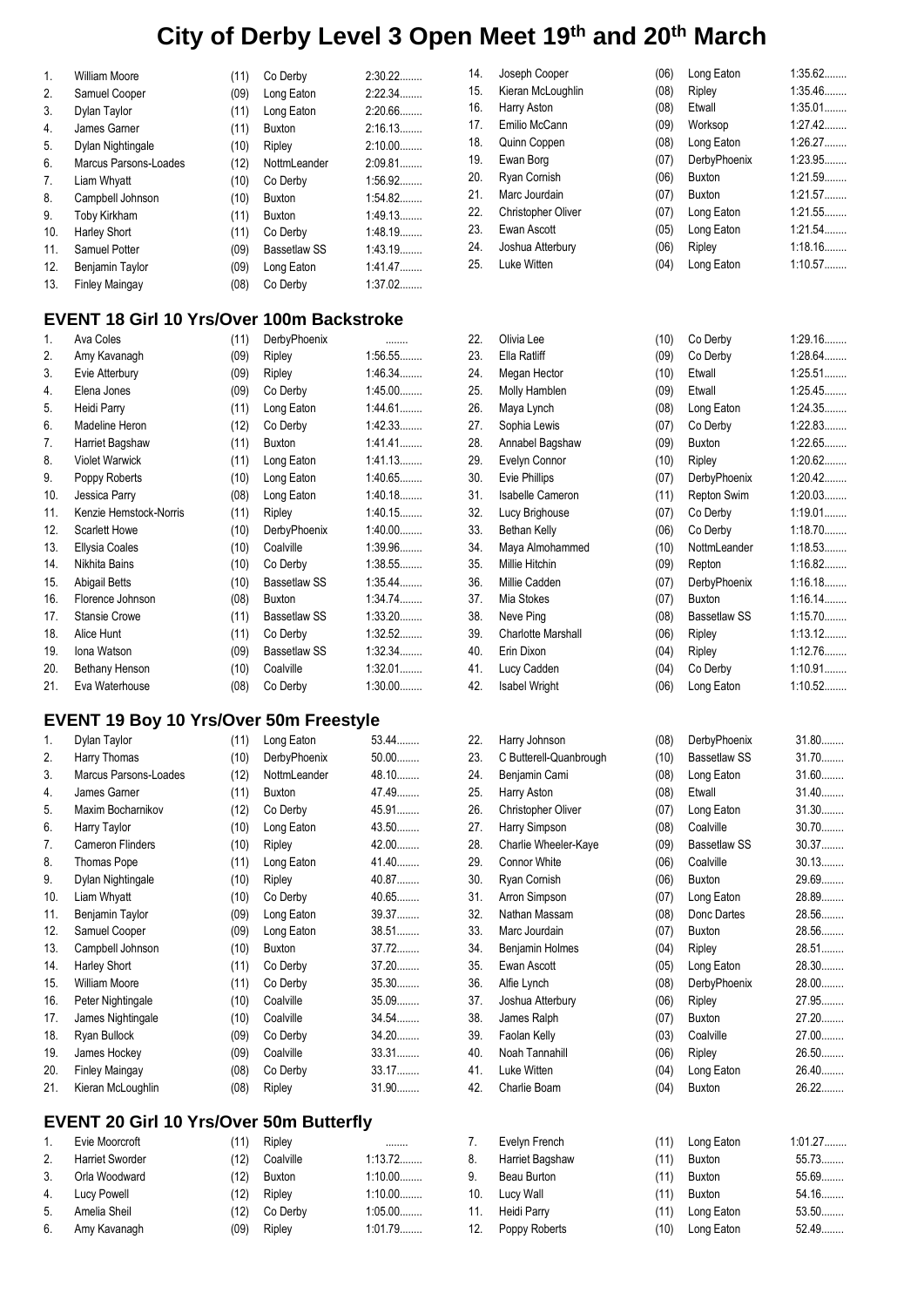| 13. | Molly Boam            | (09) | <b>Buxton</b>       | 49.78   |
|-----|-----------------------|------|---------------------|---------|
| 14. | Lauren Taylor         | (08) | Long Eaton          | 49.32   |
| 15. | Nikhita Bains         | (10) | Co Derby            | 49.26   |
| 16. | Fleur Wheeler-Kaye    | (11) | <b>Bassetlaw SS</b> | 49.12   |
| 17. | Madeline Heron        | (12) | Co Derby            | 48.25   |
| 18. | Tate Fox              | (11) | <b>Bassetlaw SS</b> | 47.51   |
| 19. | Lexi Evans-McCaul     | (12) | Ripley              | 47.06   |
| 20. | Olivia Taylor         | (09) | Coalville           | 46.91   |
| 21. | <b>Violet Warwick</b> | (11) | Long Eaton          | 46.88   |
| 22. | Ava Bennett           | (10) | <b>Burton</b>       | 46.56   |
| 23. | Annabel Tipping       | (08) | Long Eaton          | 46.10   |
| 24. | <b>Roisin Power</b>   | (11) | DerbyPhoenix        | 45.53   |
| 25. | Zuzanna Rucinska      | (10) | Co Derby            | 44.65   |
| 26. | <b>Isabel Plummer</b> | (10) | Long Eaton          | 44.03   |
| 27. | Elena Jones           | (09) | Co Derby            | 44.00   |
| 28. | Bethany Henson        | (10) | Coalville           | 43.28   |
| 29. | Jessica Parry         | (08) | Long Eaton          | 43.15   |
| 30. | Ciorstaidh Smith      | (08) | <b>Buxton</b>       | 42.90   |
| 31. | Nadine Guerrero       | (10) | Co Derby            | 42.50   |
| 32. | Bronya O'Wellen       | (08) | <b>Buxton</b>       | 42.08   |
| 33. | Molly Thompson        | (11) | Repton Swim         | 42.00   |
| 34. | Aimee Aly-Weston      | (10) | <b>Bassetlaw SS</b> | 41.74   |
| 35. | Maya Lynch            | (08) | Long Eaton          | 41.63   |
| 36. | Florence Johnson      | (08) | <b>Buxton</b>       | 41.50   |
| 37. | Abigail Betts         | (10) | Bassetlaw SS        | 41.43   |
| 38. | Megan Hector          | (10) | Etwall              | $40.50$ |
| 39. | Isla O'Connor         | (10) | <b>Bassetlaw SS</b> | 40.50   |
| 40. | Cloé De La Bertouche  | (07) | <b>Buxton</b>       | 40.30   |
| 41. | Anwen Williams        | (10) | <b>Buxton</b>       | $40.00$ |
| 42. | Eva Sprenglewska      | (08) | <b>Buxton</b>       | 39.29   |
| 43. | Mahi Bains            | (10) | Co Derby            | $39.20$ |
|     |                       |      |                     |         |

### **EVENT 21 Boy 10 Yrs/Over 200m Butterfly**

| Dylan Jamieson | (08) Repton Swim  | 2:41.60 |
|----------------|-------------------|---------|
| Torsten Ellis  | (05) DerbyPhoenix | 2:40.08 |

### **EVENT 22 Girl 10 Yrs/Over 200m Breaststroke**

| 1.  | <b>Amelie Ratliff</b> | (10) | Co Derby            | 4:16.33   |
|-----|-----------------------|------|---------------------|-----------|
| 2.  | Heidi Parry           | (11) | Long Eaton          | 4:16.18   |
| 3.  | Keira Parker          | (12) | Co Derby            | $4:15.00$ |
| 4.  | Madeline Heron        | (12) | Co Derby            | $4:15.00$ |
| 5.  | Ella Ratliff          | (09) | Co Derby            | 4:10.63   |
| 6.  | Georgina Hendry       | (11) | <b>Buxton</b>       | 4:09.67   |
| 7.  | A Montgomery-White    | (10) | <b>Buxton</b>       | 3:52.75   |
| 8.  | Olivia Lee            | (10) | Co Derby            | 3:52.13   |
| 9.  | <b>Stansie Crowe</b>  | (11) | <b>Bassetlaw SS</b> | $3:49.60$ |
| 10. | Aimee Aly-Weston      | (10) | <b>Bassetlaw SS</b> | 3:43.54   |
| 11. | Jessica Parry         | (08) | Long Eaton          | 3:42.30   |
| 12. | Molly Thompson        | (11) | Repton Swim         | 3:42.12   |
| 13. | Anwen Williams        | (10) | Buxton              | $3:40.00$ |
| 14. | <b>Isabel Plummer</b> | (10) | Long Eaton          | 3:37.48   |
| 15. | Evie Hendry           | (09) | <b>Buxton</b>       | 3:33.09   |

### **EVENT 23 Girl 10 Yrs/Over 200m Backstroke**

| 1.  | Heidi Parry          | (11) | Long Eaton          | $3:45.00$ |
|-----|----------------------|------|---------------------|-----------|
| 2.  | Jessica Parry        | (08) | Long Eaton          | $3:44.00$ |
| 3.  | Olivia Lee           | (10) | Co Derby            | $3:43.41$ |
| 4.  | Nikhita Bains        | (10) | Co Derby            | $3:25.00$ |
| 5.  | Scarlett Howe        | (10) | DerbyPhoenix        | 3:23.06   |
| 6.  | Alice Hunt           | (11) | Co Derby            | $3:20.00$ |
| 7.  | Iona Watson          | (09) | <b>Bassetlaw SS</b> | 3:18.35   |
| 8.  | <b>Stansie Crowe</b> | (11) | <b>Bassetlaw SS</b> | $3:18.10$ |
| 9.  | Evie Phillips        | (07) | DerbyPhoenix        | $3:15.00$ |
| 10. | Isla Johnson         | (11) | Ripley              | 3:14.73   |
| 11. | Liliana Radford      | (06) | Ripley              | 3:04.46   |
| 12. | Isabella Moran       | (07) | Co Derby            | 3:01.57   |
| 13. | Maddie Wilson        | (10) | Long Eaton          | $3:00.12$ |
|     |                      |      |                     |           |

| 44. | <b>Isabelle Kimber</b>    | (07) | Ripley              | 39.16   |
|-----|---------------------------|------|---------------------|---------|
| 45. | Emily McHugh              | (08) | Co Derby            | 38.87   |
| 46. | Freya Channell            | (08) | Ripley              | 38.70   |
| 47. | Jessica Wass              | (08) | Co Derby            | 38.68   |
| 48. | Eloise Cami               | (09) | Long Eaton          | 38.50   |
| 49. | Olivia Male               | (11) | Co Derby            | 38.42   |
| 50. | <b>Holly Gent</b>         | (11) | Coalville           | 38.30   |
| 51. | Daisy Anton               | (09) | Ripley              | $38.20$ |
| 52. | Neve Ping                 | (08) | <b>Bassetlaw SS</b> | 38.09   |
| 53. | Annabel Bagshaw           | (09) | <b>Buxton</b>       | 38.04   |
| 54. | Eva Waterhouse            | (08) | Co Derby            | 37.54   |
| 55. | Saffron Sands             | (08) | Ripley              | 37.30   |
| 56. | <b>Isabelle Cameron</b>   | (11) | Repton Swim         | 37.28   |
| 57. | I Parsons-Loades          | (11) | NottmLeander        | $37.22$ |
| 58. | Olivia Pope               | (09) | Buxton              | 36.99   |
| 59. | Hope McLellan             | (06) | Ripley              | 36.81   |
| 60. | Chloe Gent                | (10) | Coalville           | 35.79   |
| 61. | Hannah Smith              | (07) | Co Derby            | 35.73   |
| 62. | Millie Cadden             | (07) | DerbyPhoenix        | 35.60   |
| 63. | Isla Johnson              | (11) | Ripley              | 35.31   |
| 64. | Lucy Brighouse            | (07) | Co Derby            | 35.28   |
| 65. | Evelyn Connor             | (10) | Ripley              | 34.80   |
| 66. | Elizabeth Simpson         | (72) | Long Eaton          | 33.28   |
| 67. | Erin Dixon                | (04) | Ripley              | 32.93   |
| 68. | <b>Charlotte Marshall</b> | (06) | Ripley              | 32.44   |
| 69. | Mimi Fisher               | (07) | Ripley              | 32.30   |
| 70. | <b>Heather Watson</b>     | (06) | Ripley              | $32.00$ |
| 71. | Megan Crompton            | (05) | Ripley              | 31.80   |
|     |                           |      |                     |         |

### 3. Joshua Bestwick (00) DerbyPhoenix 2:32.75........

| 16. | Daisy Anton                  | (09) | Ripley              | 3:31.88   |
|-----|------------------------------|------|---------------------|-----------|
| 17. | Hannah Smith                 | (07) | Co Derby            | $3:27.42$ |
| 18. | Emily McHugh                 | (08) | Co Derby            | 3:27.38   |
| 19. | <b>Grace Allmark</b>         | (08) | DerbyPhoenix        | $3:25.00$ |
| 20. | Maya Almohammed              | (10) | NottmLeander        | $3:25.00$ |
| 21. | Iona Watson                  | (09) | <b>Bassetlaw SS</b> | $3:20.30$ |
| 22. | I Parsons-Loades             | (11) | NottmLeander        | 3:19.65   |
| 23. | Millie Hitchin               | (09) | Repton              | 3:17.25   |
| 24. | Chloe Montgomery-White       | (08) | <b>Buxton</b>       | 3:13.53   |
| 25. | Hope McLellan                | (06) | Ripley              | 3:13.38   |
| 26. | Eva Hallam                   | (07) | Co Derby            | 3:08.67   |
| 27. | Bethan Kelly                 | (06) | Co Derby            | 3:06.49   |
| 28. | Olivia Pope                  | (09) | <b>Buxton</b>       | $3:06.00$ |
| 29. | <b>Isabelle Kimber</b>       | (07) | Ripley              | 3:04.54   |
| 30. | Ellie Loades                 | (06) | Co Derby            | $2:55.82$ |
|     |                              |      |                     |           |
|     |                              |      |                     |           |
| 14. | Grace Wilson                 | (10) | Long Eaton          | 2:59.19   |
| 15. | Annabel Bagshaw              | (09) | <b>Buxton</b>       | 2:58.03   |
| 16. | I Parsons-Loades             | (11) | NottmLeander        | 2:57.81   |
| 17. | <b>Meredith Newham-Miles</b> | (09) | Co Derby            | 2:56.72   |
| 18. | <b>Amelie Ratliff</b>        | (10) | Co Derby            | 2:54.94   |
| 19. | Lucy Brighouse               | (07) | Co Derby            | $2:52.20$ |
| 20. | Molly Hamblen                | (09) | Etwall              | 2:52.08   |
| 21. | Mia Wilson                   | (08) | Long Eaton          | 2:51.47   |

- 22. Millie Cadden (07) DerbyPhoenix 2:48.08........ 23. Mia Stokes (07) Buxton 2:47.53........
- 24. Maya Almohammed (10) NottmLeander 2:46.35........
- 25. Lydia Cordle (10) Repton Swim 2:39.00........
- 26. Isabel Wright (06) Long Eaton 2:32.71........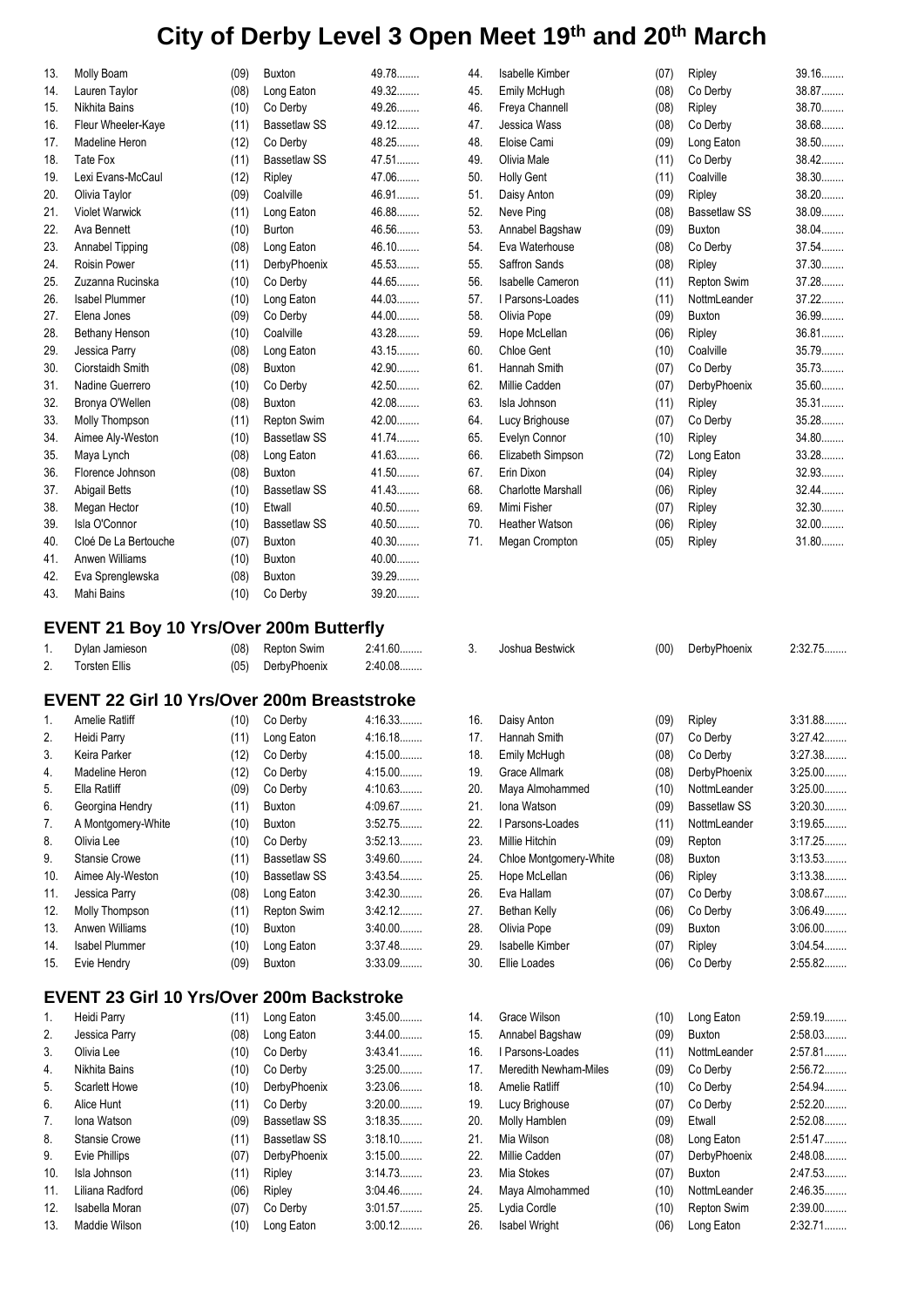| 27. | Lucy Cadden                                        | (04) | Co Derby            | 2:31.04   |     |                        |      |                     |           |
|-----|----------------------------------------------------|------|---------------------|-----------|-----|------------------------|------|---------------------|-----------|
|     | EVENT 24 Boy 10 Yrs/Over 100m IM                   |      |                     |           |     |                        |      |                     |           |
| 1.  | Harry Taylor                                       | (10) | Long Eaton          | 2:18.09   | 21. | Kieran McLoughlin      | (08) | Ripley              | 1:26.36   |
| 2.  | Benjamin Taylor                                    | (09) | Long Eaton          | 2:11.48   | 22. | Peter Nightingale      | (10) | Coalville           | $1:25.01$ |
| 3.  | Marcus Parsons-Loades                              | (12) | NottmLeander        | 1:56.72   | 23. | Ewan Borg              | (07) | DerbyPhoenix        | 1:23.18   |
| 4.  | Liam Whyatt                                        | (10) | Co Derby            | 1:48.93   | 24. | <b>Finley Maingay</b>  | (08) | Co Derby            | 1:23.11   |
| 5.  | Samuel Cooper                                      | (09) | Long Eaton          | 1:46.67   | 25. | James Hockey           | (09) | Coalville           | $1:21.10$ |
| 6.  | Thomas Pope                                        | (11) | Long Eaton          | 1.45.56   | 26. | Benjamin Cami          | (08) | Long Eaton          | 1:20.78   |
| 7.  | Stephen lankov                                     | (12) | DerbyPhoenix        | 1.44.50   | 27. | Charlie Wheeler-Kaye   | (09) | <b>Bassetlaw SS</b> | 1:19.97   |
| 8.  | C Butterell-Quanbrough                             | (10) | <b>Bassetlaw SS</b> | 1:44.01   | 28. | Alfie Lynch            | (08) | DerbyPhoenix        | 1:19.69   |
| 9.  | Dylan Nightingale                                  | (10) | Ripley              | 1.43.33   | 29. | James Bartram          | (06) | Long Eaton          | 1:18.81   |
| 10. | Toby Kirkham                                       | (11) | Buxton              | 1:40.57   | 30. | Martin lankov          | (08) | DerbyPhoenix        | 1:17.17   |
| 11. | Fraser Pyefinch                                    | (12) | Long Eaton          | 1:40.47   | 31. | Matthew Foreman        | (06) | <b>Buxton</b>       | 1:16.60   |
| 12. | Harley Short                                       | (11) | Co Derby            | 1:39.36   | 32. | Ryan Cornish           | (06) | <b>Buxton</b>       | 1:16.42   |
| 13. | Campbell Johnson                                   | (10) | <b>Buxton</b>       | 1:38.16   | 33. | Christopher Oliver     | (07) | Long Eaton          | 1:16.04   |
| 14. | <b>William Moore</b>                               | (11) | Co Derby            | 1:37.55   | 34. | <b>Connor White</b>    | (06) | Coalville           | 1:14.05   |
| 15. | George Cotton                                      | (10) | Co Derby            | 1:33.85   | 35. | Ewan Ascott            | (05) | Long Eaton          | 1:13.31   |
| 16. | <b>Ted Pyefinch</b>                                | (09) | Long Eaton          | 1:33.25   | 36. | Marc Jourdain          | (07) | <b>Buxton</b>       | 1:12.96   |
| 17. | James Nightingale                                  | (10) | Coalville           | 1:29.94   | 37. | Benjamin Holmes        | (04) | Ripley              | 1:12.18   |
| 18. | Cillian Lamont                                     | (08) | Ripley              | 1:28.96   | 38. | Charlie Boam           | (04) | Buxton              | 1:09.26   |
| 19. | Ryan Bullock                                       | (09) | Co Derby            | 1:28.90   | 39. | Joshua Bestwick        | (00) | DerbyPhoenix        | 1:08.03   |
| 20. | Harry Aston                                        | (08) | Etwall              | 1:27.56   |     |                        |      |                     |           |
|     |                                                    |      |                     |           |     |                        |      |                     |           |
|     | EVENT 25 Girl 10 Yrs/Over 400m IM                  |      |                     |           |     |                        |      |                     |           |
| 1.  | Bronya O'Wellen                                    | (08) | <b>Buxton</b>       | 7:03.84   | 8.  | Eva Hallam             | (07) | Co Derby            | 6:07.34   |
| 2.  | Aimee Aly-Weston                                   | (10) | <b>Bassetlaw SS</b> | $6:45.01$ | 9.  | Millie Hitchin         | (09) | Repton              | 6:04.19   |
| 3.  | Iona Watson                                        | (09) | <b>Bassetlaw SS</b> | 6:28.32   | 10. | Bethan Kelly           | (06) | Co Derby            | 5:57.06   |
| 4.  | Poppy Roberts                                      | (10) | Long Eaton          | $6:25.00$ | 11. | Eva Chapman            | (07) | <b>Bassetlaw SS</b> | 5:52.07   |
| 5.  | Maya Almohammed                                    | (10) | NottmLeander        | $6:20.00$ | 12. | Matilda Hase           | (07) | Long Eaton          | $5:30.62$ |
| 6.  | Millie Cadden                                      | (07) | DerbyPhoenix        | $6:10.00$ | 13. | Lucy Cadden            | (04) | Co Derby            | 5:27.97   |
| 7.  | <b>Helen Bickley</b>                               | (07) | Co Derby            | 6:09.06   |     |                        |      |                     |           |
|     | EVENT 26 Boy 10 Yrs/Over 400m Freestyle            |      |                     |           |     |                        |      |                     |           |
| 1.  | Samuel Cooper                                      | (09) | Long Eaton          | 7:28.60   | 8.  | Ryan Bullock           | (09) | Co Derby            | 5:52.45   |
| 2.  | Fraser Pyefinch                                    | (12) | Long Eaton          | 6:34.17   | 9.  | C Butterell-Quanbrough | (10) | <b>Bassetlaw SS</b> | $5:20.01$ |
| 3.  | Harley Short                                       | (11) | Co Derby            | $6:30.00$ | 10. | Martin lankov          | (08) | DerbyPhoenix        | 5:06.90   |
| 4.  | George Cotton                                      | (10) | Co Derby            | $6:20.00$ | 11. | Nathan Massam          | (08) | Donc Dartes         | 5:05.03   |
| 5.  | Harry Aston                                        | (08) | Etwall              | 5:57.50   | 12. | Joseph Cooper          | (06) | Long Eaton          | 5:02.05   |
| 6.  | Ted Pyefinch                                       | (09) | Long Eaton          | 5:57.06   | 13. | Seth Hinitt            | (06) | <b>Bassetlaw SS</b> | 4:38.71   |
| 7.  | Samuel Potter                                      | (09) | <b>Bassetlaw SS</b> | 5:53.34   | 14. | James Ralph            | (07) | Buxton              | 4:36.26   |
|     |                                                    |      |                     |           |     |                        |      |                     |           |
|     | <b>EVENT 27 Girl 10 Yrs/Over 100m Breaststroke</b> |      |                     |           |     |                        |      |                     |           |
| 1.  | Evelyn French                                      | (11) | Long Eaton          | $2:20.52$ | 25. | Eva Waterhouse         | (08) | Co Derby            | $1:45.00$ |
| 2.  | Kenzie Hemstock-Norris                             | (11) | Ripley              | 2:20.00   | 26. | Ella Ratliff           | (09) | Co Derby            | 1:43.56   |
| 3.  | Amelia Sheil                                       | (12) | Co Derby            | 2:12.00   | 27. | Eloise Cami            | (09) | Long Eaton          | 1:42.96   |
| 4.  | Orla Woodward                                      | (12) | <b>Buxton</b>       | 2:11.10   | 28. | Nadine Guerrero        | (10) | Co Derby            | 1:42.89   |
| 5.  | Evie Moorcroft                                     | (11) | Ripley              | 2:07.44   | 29. | Lauren Taylor          | (08) | Long Eaton          | 1:42.01   |
| 6.  | Ellie Lamb                                         | (10) | Long Eaton          | 2:06.38   | 30. | Ruby Ellis             | (08) | <b>Buxton</b>       | 1:41.76   |
| 7.  | Lucy Wall                                          | (11) | Buxton              | 2:05.56   | 31. | Daisy Anton            | (09) | Ripley              | 1:41.45   |
| 8.  | Heidi Parry                                        | (11) | Long Eaton          | 2:00.41   | 32. | Molly Thompson         | (11) | <b>Repton Swim</b>  | 1:41.12   |
| 9.  | Keira Parker                                       | (12) | Co Derby            | 1:57.85   | 33. | Annabel Bagshaw        | (09) | <b>Buxton</b>       | $1:39.44$ |
| 10. | <b>Stansie Crowe</b>                               | (11) | <b>Bassetlaw SS</b> | 1:56.40   | 34. | Jessica Parry          | (08) | Long Eaton          | 1:39.13   |
| 11. | Ellysia Coales                                     | (10) | Coalville           | 1:54.50   | 35. | Evie Hendry            | (09) | <b>Buxton</b>       | 1:38.66   |
| 12. | Florence Johnson                                   | (08) | <b>Buxton</b>       | 1:54.35   | 36. | Anwen Williams         | (10) | Buxton              | 1:37.47   |
| 13. | Madeline Heron                                     | (12) | Co Derby            | 1:54.01   | 37. | <b>Isabel Plummer</b>  | (10) | Long Eaton          | 1:37.47   |
| 14. | Georgina Hendry                                    | (11) | Buxton              | 1:52.46   | 38. | Iona Watson            | (09) | <b>Bassetlaw SS</b> | 1:37.06   |
| 15. | Alice Hunt                                         | (11) | Co Derby            | 1:52.37   | 39. | Jessica Wass           | (08) | Co Derby            | 1:36.88   |
| 16. | Harriet Bagshaw                                    | (11) | <b>Buxton</b>       | 1:52.37   | 40. | Cloé De La Bertouche   | (07) | <b>Buxton</b>       | 1:36.86   |
| 17. | Nikhita Bains                                      | (10) | Co Derby            | 1:51.84   | 41. | <b>Grace Allmark</b>   | (08) | DerbyPhoenix        | 1:35.43   |
| 18. | Olivia Lee                                         | (10) | Co Derby            | 1:51.15   | 42. | Mia Wilson             | (08) | Long Eaton          | 1:33.26   |
| 19. |                                                    |      |                     | 1:49.84   | 43. | Hannah Smith           |      | Co Derby            | 1:33.19   |
|     | Poppy Roberts                                      | (10) | Long Eaton          |           |     |                        | (07) |                     |           |
| 20. | Maddie Wilson                                      | (10) | Long Eaton          | 1:47.71   | 44. | I Parsons-Loades       | (11) | NottmLeander        | 1:32.31   |
| 21. | Grace Wilson                                       | (10) | Long Eaton          | 1:47.36   | 45. | Millie Hitchin         | (09) | Repton              | 1:31.51   |
| 22. | <b>Abigail Betts</b>                               | (10) | <b>Bassetlaw SS</b> | 1:46.69   | 46. | Caitlin Skelly         | (04) | Co Derby            | 1:29.43   |
| 23. | Isla O'Connor                                      | (10) | <b>Bassetlaw SS</b> | 1:46.02   | 47. | Matilda Hase           | (07) | Long Eaton          | 1:28.16   |

48. Olivia Pope (09) Buxton 1:28.01........

24. Aimee Aly-Weston (10) Bassetlaw SS 1:45.74........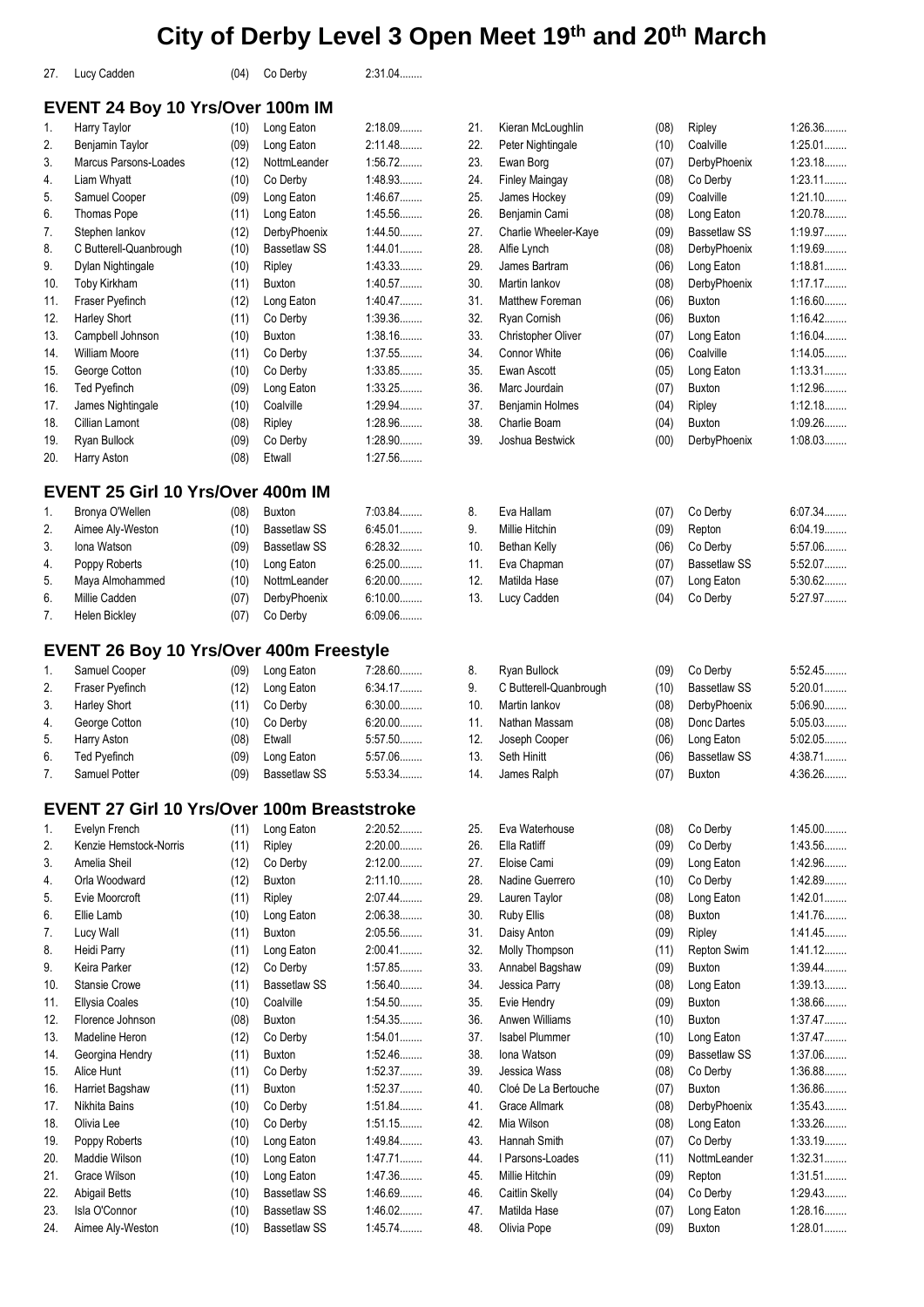| 49. | Lydia Cordle                                    | (10) | Repton Swim         | 1:25.95   | 51. | Ellie Loades          | (06) | Co Derby            | $1:19.54$ |
|-----|-------------------------------------------------|------|---------------------|-----------|-----|-----------------------|------|---------------------|-----------|
| 50. | <b>Isabelle Kimber</b>                          | (07) | Ripley              | 1:23.05   |     |                       |      |                     |           |
|     | <b>EVENT 28 Boy 10 Yrs/Over 100m Backstroke</b> |      |                     |           |     |                       |      |                     |           |
|     |                                                 |      |                     |           |     |                       |      |                     |           |
| 1.  | Maxim Bocharnikov                               | (12) | Co Derby            | $2:15.00$ | 16. | Quinn Coppen          | (08) | Long Eaton          | 1:22.28   |
| 2.  | Dylan Taylor                                    | (11) | Long Eaton          | 2:10.81   | 17. | Benjamin Cami         | (08) | Long Eaton          | 1:22.03   |
| 3.  | Marcus Parsons-Loades                           | (12) | NottmLeander        | 1:59.29   | 18. | <b>Finley Maingay</b> | (08) | Co Derby            | 1:21.84   |
| 4.  | Liam Whyatt                                     | (10) | Co Derby            | 1:48.26   | 19. | Harry Johnson         | (08) | DerbyPhoenix        | 1:20.93   |
| 5.  | Thomas Pope                                     | (11) | Long Eaton          | 1:43.40   | 20. | Harry Aston           | (08) | Etwall              | 1:18.93   |
| 6.  | Fraser Pyefinch                                 | (12) | Long Eaton          | 1:40.48   | 21. | James Hockey          | (09) | Coalville           | 1:17.13   |
| 7.  | Campbell Johnson                                | (10) | Buxton              | $1:40.00$ | 22. | Harry Simpson         | (08) | Coalville           | 1:16.13   |
| 8.  | Stephen lankov                                  | (12) | DerbyPhoenix        | $1:40.00$ | 23. | Benjamin Holmes       | (04) | Ripley              | 1:11.87   |
| 9.  | <b>William Moore</b>                            | (11) | Co Derby            | 1:33.49   | 24. | Seth Hinitt           | (06) | <b>Bassetlaw SS</b> | 1:10.56   |
| 10. | Dylan Nightingale                               | (10) | Ripley              | $1:30.00$ | 25. | Arron Simpson         | (07) | Long Eaton          | 1:09.13   |
| 11. | Samuel Potter                                   | (09) | <b>Bassetlaw SS</b> | 1:29.62   | 26. | Alfie Lynch           | (08) | DerbyPhoenix        | 1:08.06   |
| 12. | <b>Ted Pyefinch</b>                             | (09) | Long Eaton          | 1:28.95   | 27. | Joshua Bestwick       | (00) | DerbyPhoenix        | 1:07.97   |
| 13. | Kieran McLoughlin                               | (08) | Ripley              | 1:25.55   | 28. | Noah Tannahill        | (06) | Ripley              | 1:07.92   |
| 14. | C Butterell-Quanbrough                          | (10) | <b>Bassetlaw SS</b> | 1:24.28   | 29. | Luke Witten           | (04) | Long Eaton          | 1:05.67   |
| 15. | Ewan Borg                                       | (07) | DerbyPhoenix        | 1:23.05   |     |                       |      |                     |           |
|     | <b>EVENT 29 Girl 10 Yrs/Over 50m Freestyle</b>  |      |                     |           |     |                       |      |                     |           |
| 1.  | Ava Coles                                       | (11) | DerbyPhoenix        |           | 44. | <b>Scarlett Howe</b>  | (10) | DerbyPhoenix        | 35.70     |
| 2.  | <b>Harriet Sworder</b>                          | (12) | Coalville           | 56.34     | 45. | Grace Wilson          | (10) | Long Eaton          | 35.64     |
| 3.  | Siya Srinivas                                   | (11) | Co Derby            | 52.54     | 46. | Alice Hunt            | (11) | Co Derby            | 35.10     |
| 4.  | Siya Srinivas                                   |      | Co Derby            | 52.54     | 47. | Eva Sprenglewska      |      | <b>Buxton</b>       | 35.00     |
|     |                                                 | (11) |                     |           |     |                       | (08) |                     |           |
| 5.  | Roisin Power                                    | (11) | DerbyPhoenix        | 48.23     | 48. | Jessica Wass          | (08) | Co Derby            | 34.98     |
| 6.  | Evelyn French                                   | (11) | Long Eaton          | 46.23     | 49. | Maya Lynch            | (08) | Long Eaton          | 34.75     |
| 7.  | Abigail Taylor                                  | (11) | Coalville           | 46.05     | 50. | Annabel Tipping       | (08) | Long Eaton          | 34.70     |
| 8.  | Keira Parker                                    | (12) | Co Derby            | 44.56     | 51. | Cloé De La Bertouche  | (07) | Buxton              | 34.70     |
| 9.  | Molly Boam                                      | (09) | <b>Buxton</b>       | 44.05     | 52. | Olivia Male           | (11) | Co Derby            | 34.40     |
| 10. | Amelia Sheil                                    | (12) | Co Derby            | 43.91     | 53. | Bethany Henson        | (10) | Coalville           | 34.40     |
| 11. | Harriet Bagshaw                                 | (11) | <b>Buxton</b>       | 43.67     | 54. | Aimee Aly-Weston      | (10) | <b>Bassetlaw SS</b> | 34.40     |
| 12. | Beau Burton                                     | (11) | <b>Buxton</b>       | 43.19     | 55. | Molly Hamblen         | (09) | Etwall              | 34.30     |
| 13. | Lucy Wall                                       | (11) | Buxton              | 42.69     | 56. | Nadine Guerrero       | (10) | Co Derby            | 34.30     |
| 14. | Amelia Belcher                                  | (11) | Coalville           | 42.38     | 57. | Ella Ratliff          | (09) | Co Derby            | 33.88     |
| 15. | Olivia Lee                                      | (10) | Co Derby            | 42.16     | 58. | Jessica Parry         | (08) | Long Eaton          | 33.80     |
| 16. | Evie Moorcroft                                  | (11) | Ripley              | 42.08     | 59. | Freya Channell        | (08) | Ripley              | 33.79     |
| 17. | <b>Isabel Smith</b>                             | (09) | Co Derby            | 41.44     | 60. | <b>Holly Gent</b>     | (11) | Coalville           | 33.61     |
| 18. | Fleur Wheeler-Kaye                              | (11) | <b>Bassetlaw SS</b> | 40.53     | 61. | Eva Waterhouse        | (08) | Co Derby            | 33.35     |
| 19. | Amy Kavanagh                                    | (09) | Ripley              | 40.36     | 62. | Chloe Gent            | (10) | Coalville           | 33.02     |
| 20. | Poppy Roberts                                   | (10) | Long Eaton          | 39.30     | 63. | Megan Hector          | (10) | Etwall              | $33.00$   |
| 21. | Olivia Taylor                                   | (09) | Coalville           | 39.12     | 64. | Mia Wilson            | (08) | Long Eaton          | $32.60$   |
| 22. | Esme Thomson                                    | (10) | Buxton              | 39.10     | 65. | Daisy Anton           |      |                     | 32.60     |
|     |                                                 |      |                     | 38.90     | 66. | <b>Amelie Ratliff</b> | (09) | Ripley<br>Co Derby  | 32.46     |
| 23. | Heidi Parry                                     | (11) | Long Eaton          |           |     |                       | (10) |                     |           |
| 24. | Stansie Crowe                                   | (11) | <b>Bassetlaw SS</b> | 38.90     | 67. | Molly Thompson        | (11) | Repton Swim         | 32.43.    |
| 25. | <b>Ellysia Coales</b>                           | (10) | Coalville           | 38.89     | 68. | I Parsons-Loades      | (11) | NottmLeander        | 32.30     |
| 26. | Madeline Heron                                  | (12) | Co Derby            | 38.68     | 69. | Isabelle Cameron      | (11) | Repton Swim         | 31.84     |
| 27. | Elena Jones                                     | (09) | Co Derby            | $38.08$   | 70. | Elizabeth Simpson     | (72) | Long Eaton          | $31.40$   |
| 28. | Tate Fox                                        | (11) | <b>Bassetlaw SS</b> | 38.07     | 71. | Anwen Williams        | (10) | <b>Buxton</b>       | $31.40$   |
| 29. | Kenzie Hemstock-Norris                          | (11) | Ripley              | 37.81     | 72. | Mia Stokes            | (07) | <b>Buxton</b>       | $31.05$   |
| 30. | Lexi Evans-McCaul                               | (12) | Ripley              | 37.53     | 73. | Isla Johnson          | (11) | Ripley              | $30.90$   |
| 31. | Isabel Plummer                                  | (10) | Long Eaton          | 37.33     | 74. | Hannah Smith          | (07) | Co Derby            | 30.90     |
| 32. | Lauren Taylor                                   | (08) | Long Eaton          | 36.94     | 75. | Eva Chapman           | (07) | <b>Bassetlaw SS</b> | 30.70     |
| 33. | Isla O'Connor                                   | (10) | <b>Bassetlaw SS</b> | 36.71     | 76. | Millie Cadden         | (07) | DerbyPhoenix        | $30.60$   |
| 34. | Ruby Ellis                                      | (08) | Buxton              | 36.60     | 77. | Caitlin Skelly        | (04) | Co Derby            | $30.40$   |
| 35. | Mahi Bains                                      | (10) | Co Derby            | 36.50     | 78. | <b>Isabel Wright</b>  | (06) | Long Eaton          | $30.40$   |
| 36. | Ava Bennett                                     | (10) | Burton              | 36.43     | 79. | Megan Crompton        | (05) | Ripley              | $30.23$   |
| 37. | Florence Johnson                                | (08) | Buxton              | 36.17     | 80. | Maya Almohammed       | (10) | NottmLeander        | $30.10$   |
| 38. | Eloise Cami                                     | (09) | Long Eaton          | 36.10     | 81. | Neve Ping             | (08) | <b>Bassetlaw SS</b> | 29.70     |
|     |                                                 |      |                     | 36.09     |     |                       |      |                     | 29.46     |
| 39. | Annabel Bagshaw                                 | (09) | Buxton              |           | 82. | Erin Dixon            | (04) | Ripley              |           |
| 40. | Maddie Wilson                                   | (10) | Long Eaton          | 36.05     | 83. | Mimi Fisher           | (07) | Ripley              | 29.20     |
| 41. | Ciorstaidh Smith                                | (08) | Buxton              | 36.00     | 84. | Ellie Loades          | (06) | Co Derby            | 28.70     |
| 42. | Iona Watson                                     | (09) | <b>Bassetlaw SS</b> | 35.84     | 85. | Heather Watson        | (06) | Ripley              | 28.70     |
| 43. | <b>Abigail Betts</b>                            | (10) | <b>Bassetlaw SS</b> | 35.84     | 86. | Lucy Cadden           | (04) | Co Derby            | 28.50     |

### **EVENT 30 Boy 10 Yrs/Over 50m Butterfly**

ner 1.10.00........ 2. Liam Whyatt (10) Co Derby 53.47........